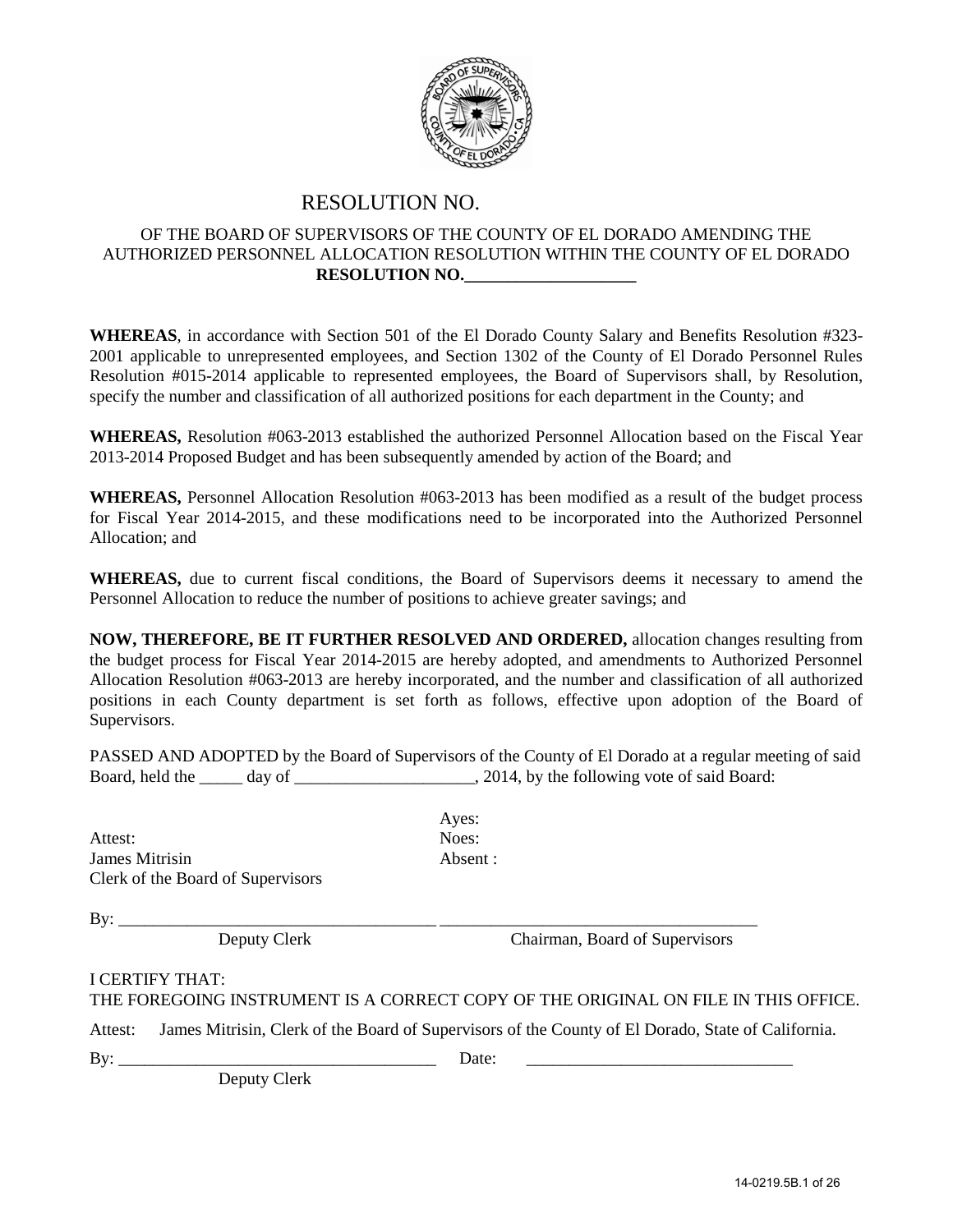# **County of El Dorado Human Resources Department**

The Personnel Allocation report, as listed, reflects allocations approved by the Board of Supervisors following the approval of the Fiscal Year 2014-2015, Reso # XXX-2014

> This document is posted as of: Last Update posted:

| <b>Fiscal Year 2014-2015</b>              | Approved                  | <b>Interim</b> | <b>Month of</b> | <b>Resolution</b> |              |
|-------------------------------------------|---------------------------|----------------|-----------------|-------------------|--------------|
| <b>Personnel Allocation</b>               | <b>Allocation Changes</b> |                | <b>Changes</b>  | <b>Number</b>     | <b>Final</b> |
| <b>AGRICULTURE/WEIGHTS &amp; MEASURES</b> |                           |                |                 |                   |              |
| Ag Comm./Sealer Weights & Measures        | 1.00                      |                |                 |                   | 1.00         |
| Administrative Technician                 | 1.00                      |                |                 |                   | 1.00         |
| Ag Biologist/Standards Inspector I/II/Sr  | 5.00                      |                |                 |                   | 5.00         |
| Deputy Ag Commissioneer                   | 1.00                      |                |                 |                   | 1.00         |
| <b>Sr Office Assistant</b>                | 1.00                      |                |                 |                   | 1.00         |
| <b>Wildlife Specialist</b>                | 1.00                      |                |                 |                   | 1.00         |
| <b>Department Total</b>                   | 10.00                     | 0.00           |                 |                   | 10.00        |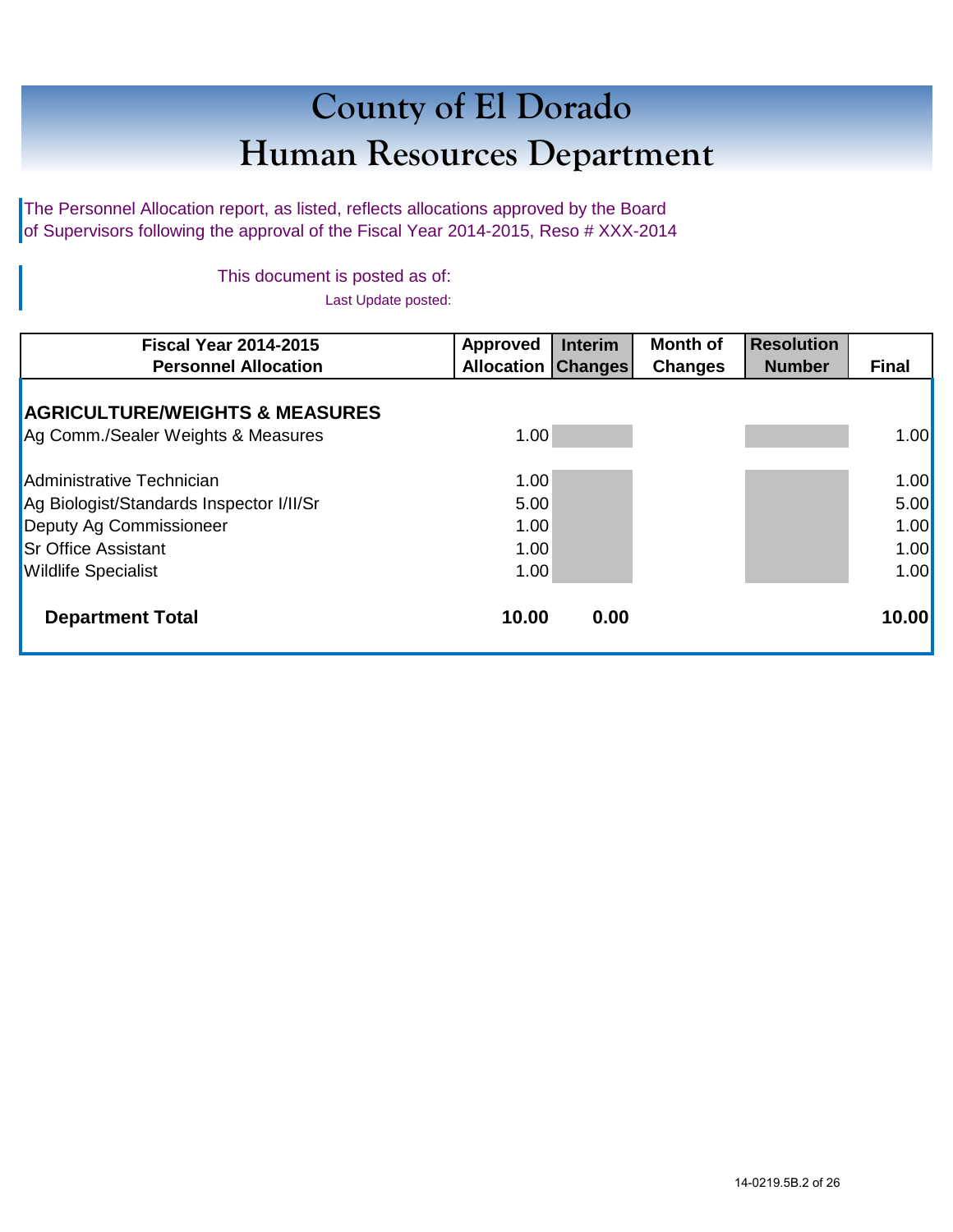| <b>AIR QUALITY MANAGEMENT</b><br>Air Pollution Control Officer | 1.00         | 1.00 |
|----------------------------------------------------------------|--------------|------|
| Air Quality Engineer                                           | 2.00         | 2.00 |
| Air Quality Specialist I/II                                    | 2.00         | 2.00 |
| Development Aide II                                            | 1.00         | 1.00 |
| <b>Sr Air Quality Specialist</b>                               | 1.00         | 1.00 |
| <b>Department Total</b>                                        | 0.00<br>7.00 | 7.00 |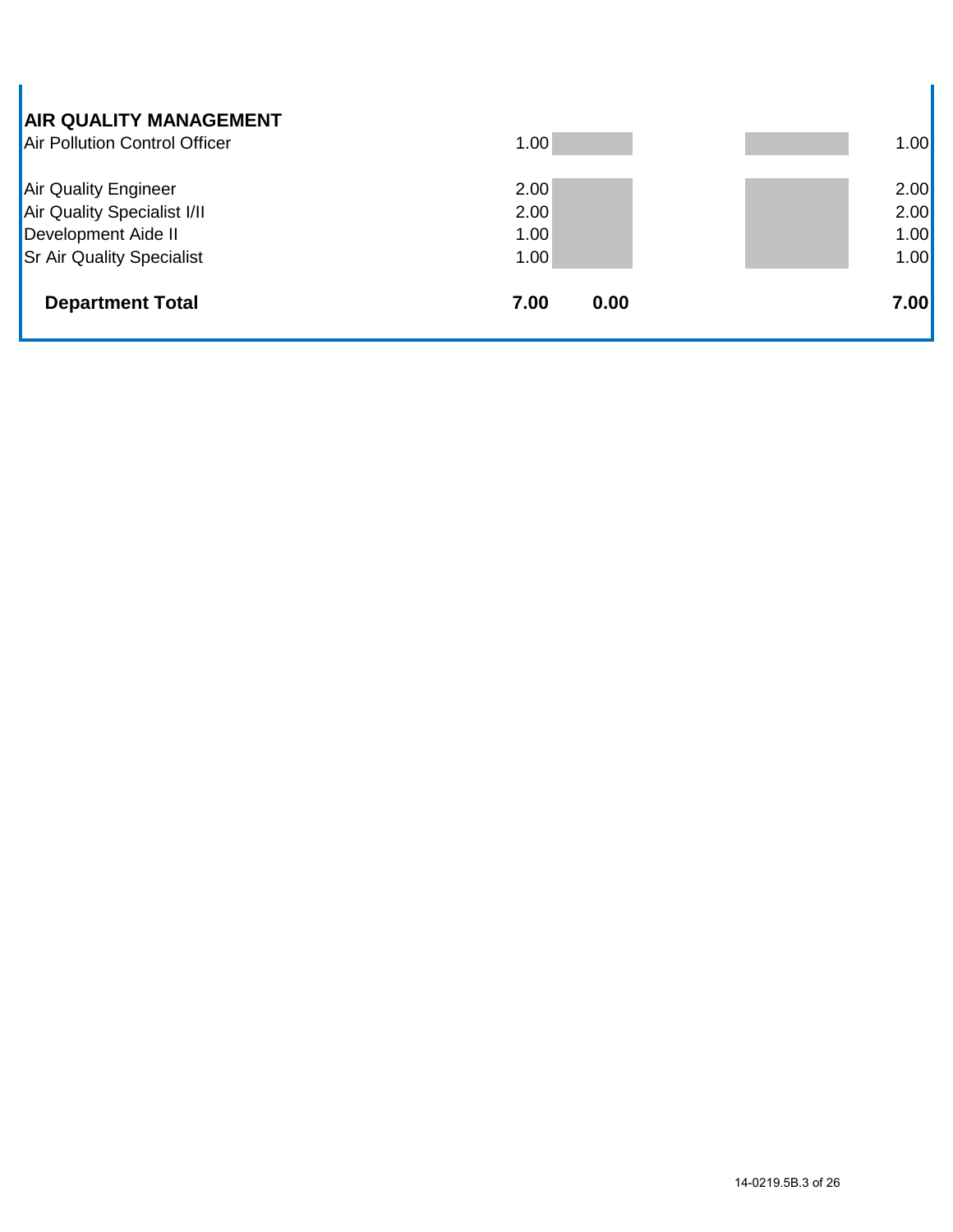| <b>ASSESSOR</b>                               |       |      |                 |               |              |
|-----------------------------------------------|-------|------|-----------------|---------------|--------------|
| Assessor                                      | 1.00  |      |                 |               | 1.00         |
|                                               |       |      |                 |               |              |
| Administrative Technician                     | 1.00  |      |                 |               | 1.00         |
| Appraiser I/II/Sr                             | 10.00 |      | 1.00 Recommend  | <b>BUDGET</b> | 11.00        |
| Assessment Technician I/II/Sr                 | 8.80  |      | -1.00 Recommend | <b>BUDGET</b> | 7.80         |
| <b>Assistant Assessor</b>                     | 1.00  |      |                 |               | 1.00         |
| Auditor-Appraiser/Sr Auditor-Appraiser        | 2.00  |      |                 |               | 2.00         |
| <b>Branch Supervising Appraiser</b>           | 1.00  |      |                 |               | 1.00         |
| <b>Cadastral Drafter</b>                      | 1.00  |      |                 |               | 1.00         |
| <b>GIS Analyst I/II</b>                       | 1.00  |      |                 |               | 1.00         |
| Information Technology Department Coordinator | 1.00  |      |                 |               | 1.00         |
| <b>Property Transfer Specialist</b>           | 4.00  |      |                 |               | 4.00         |
| <b>Property Transfer Supervisor</b>           | 1.00  |      |                 |               | 1.00         |
| <b>Supervising Appraiser</b>                  | 1.00  |      |                 |               | 1.00         |
| Supervising Assessment Technician             | 1.00  |      |                 |               | 1.00         |
| Supervising Auditor/Appraiser                 | 1.00  |      |                 |               | 1.00         |
|                                               |       |      |                 |               |              |
| <b>Department Total</b>                       | 35.80 | 0.00 |                 |               | <b>35.80</b> |
|                                               |       |      |                 |               |              |

I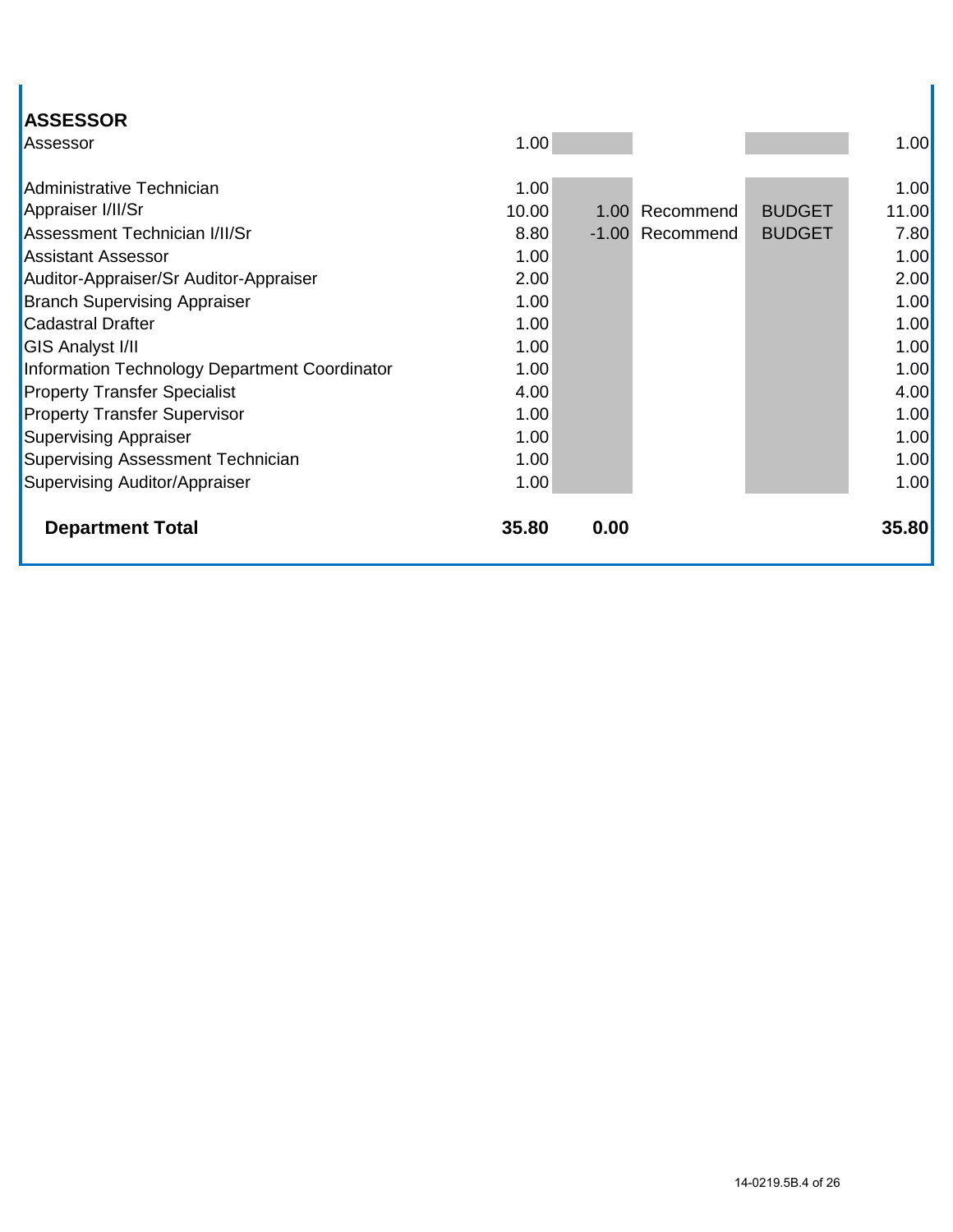| <b>AUDITOR-CONTROLLER</b>                 |       |         |                |               |       |
|-------------------------------------------|-------|---------|----------------|---------------|-------|
| <b>Auditor-Controller</b>                 | 1.00  |         |                |               | 1.00  |
| Accountant/Auditor                        | 1.00  |         |                |               | 1.00  |
| <b>Accountant I/II</b>                    | 1.60  |         |                |               | 1.60  |
| <b>Accounting Division Manager</b>        | 3.00  |         |                |               | 3.00  |
|                                           | 1.00  |         |                | <b>BUDGET</b> |       |
| <b>Accounting Systems Administrator</b>   |       | 1.00    | Recommend      |               | 2.00  |
| Administrative Technician                 | 1.00  | 2.00    | Recommend      | <b>BUDGET</b> | 3.00  |
| <b>Chief Assistant Auditor-Controller</b> | 1.00  |         |                |               | 1.00  |
| <b>Cost Accountant</b>                    | 1.00  | $-1.00$ | Recommend      | <b>BUDGET</b> | 0.00  |
| <b>Department Analyst I/II</b>            | 2.00  |         |                |               | 2.00  |
| <b>Fiscal Assistant I/II</b>              | 0.00  | 1.00    | Recommend      | <b>BUDGET</b> | 1.00  |
| <b>Fiscal Technician</b>                  | 6.00  | $-2.00$ | Recommend      | <b>BUDGET</b> | 4.00  |
| <b>Internal Auditor</b>                   | 1.00  |         |                |               | 1.00  |
| <b>Principal Financial Analyst</b>        | 1.00  |         |                |               | 1.00  |
| <b>Sr Department Analyst</b>              | 4.00  | $-2.00$ | Recommend      | <b>BUDGET</b> | 2.00  |
| <b>Sr Fiscal Assistant</b>                | 0.00  |         | 1.00 Recommend | <b>BUDGET</b> | 1.00  |
|                                           |       |         |                |               |       |
| <b>Department Total</b>                   | 24.60 | 0.00    |                |               | 24.60 |
|                                           |       |         |                |               |       |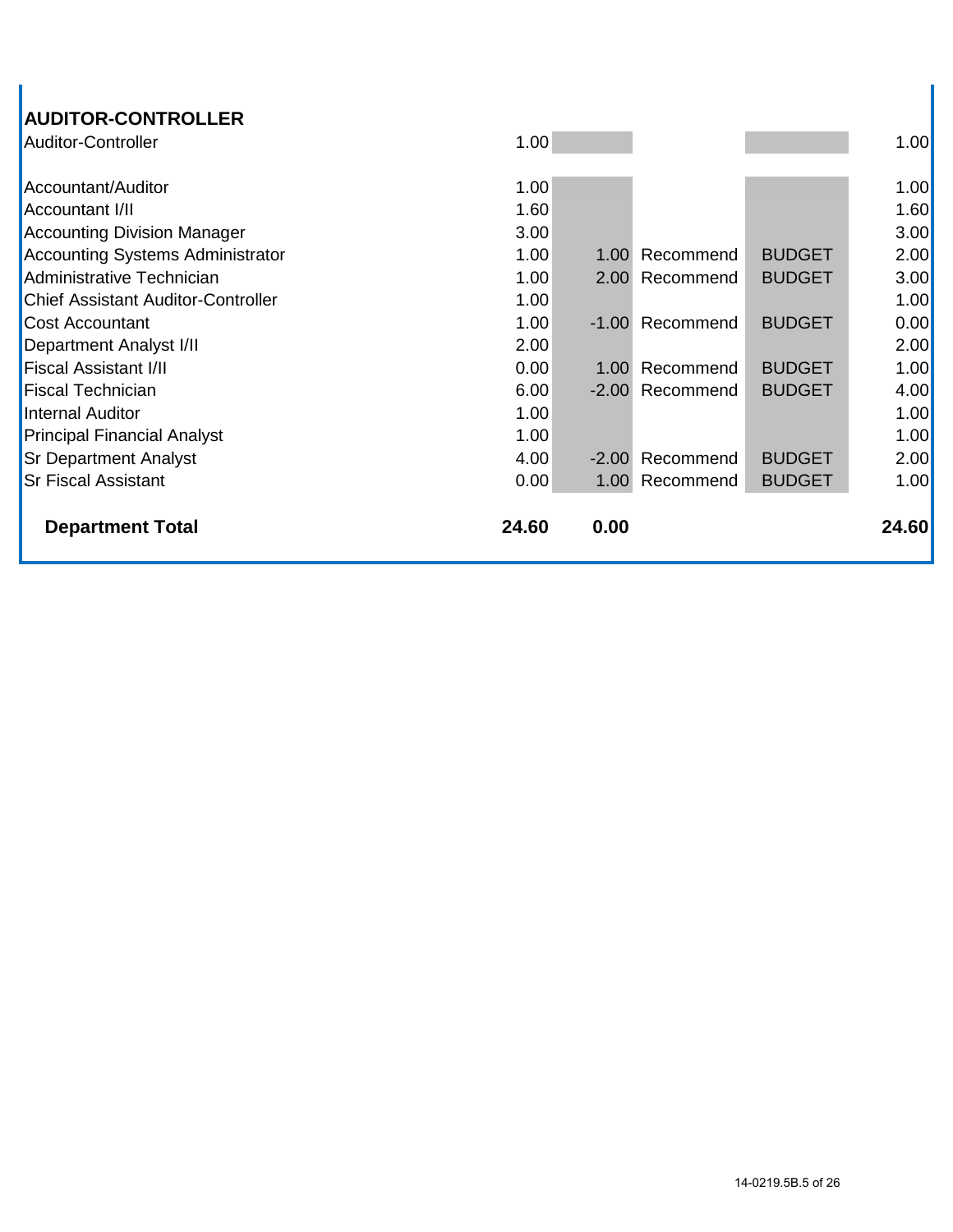| <b>BOARD OF SUPERVISORS</b>                                                |       |      |       |
|----------------------------------------------------------------------------|-------|------|-------|
| Supervisors                                                                | 5.00  |      | 5.00  |
|                                                                            | 1.00  |      | 1.00  |
| <b>Clerk of the Board Of Supervisors</b><br>Deputy Clerk of the Board I/II | 2.00  |      | 2.00  |
| Sr. Deputy Clerk of the Board of Supervisors                               | 1.00  |      | 1.00  |
| Supervisor's Assistant                                                     | 5.00  |      | 5.00  |
| <b>Department Total</b>                                                    | 14.00 | 0.00 | 14.00 |

I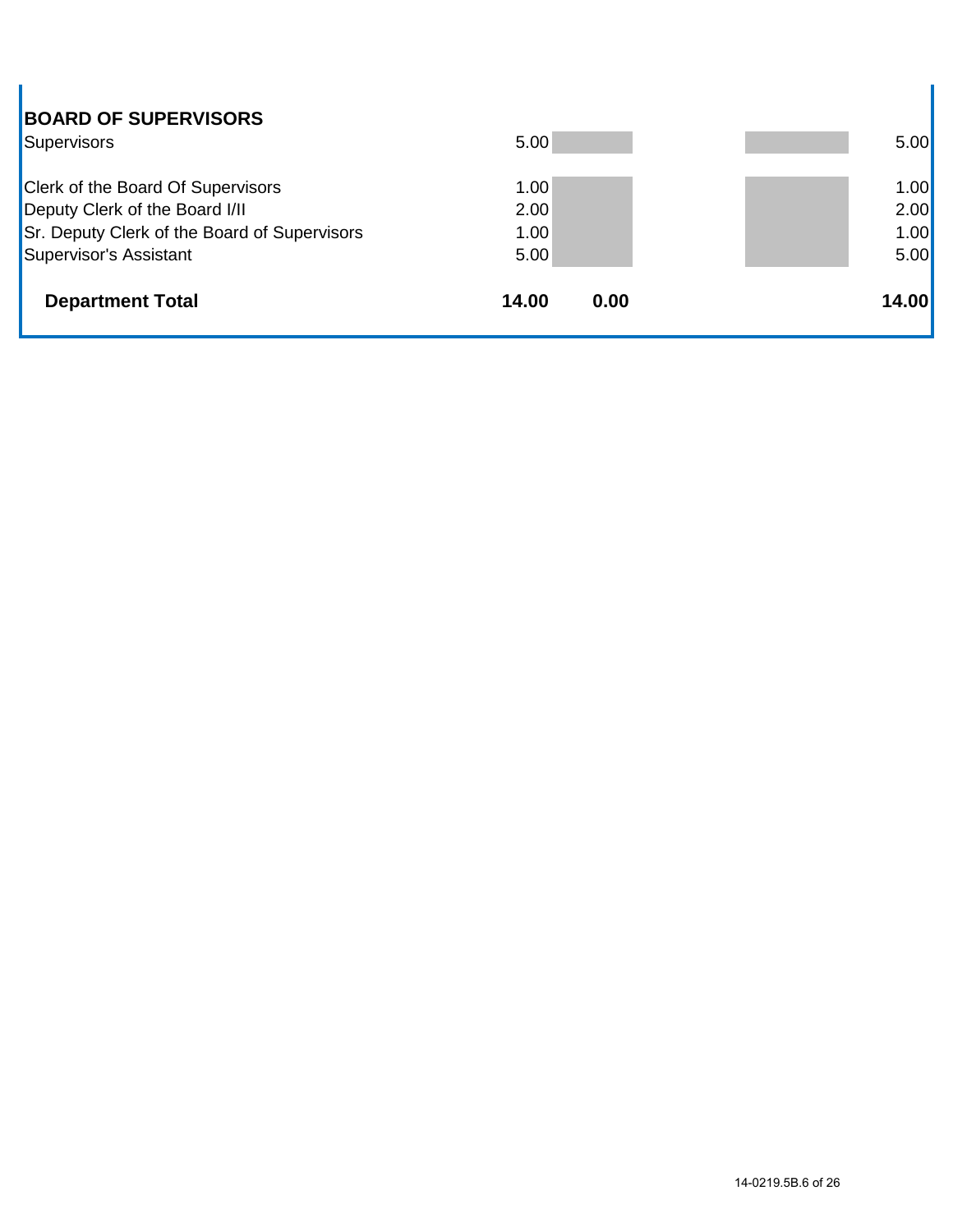## **CHIEF ADMINISTRATIVE OFFICE**

| <b>Chief Administrative Officer</b>            | 1.00  |         |                 |               | 1.00  |
|------------------------------------------------|-------|---------|-----------------|---------------|-------|
| Accountant/Auditor                             | 1.00  |         |                 |               | 1.00  |
| Administrative Services Officer                | 1.00  |         | -1.00 Recommend | <b>BUDGET</b> | 0.00  |
| Administrative Technician                      | 4.00  |         |                 |               | 4.00  |
| <b>Assistant Chief Administrative Officer</b>  | 1.00  |         |                 |               | 1.00  |
| <b>Building and Grounds Superintendent</b>     | 1.00  |         |                 |               | 1.00  |
| <b>Building Maintenance Worker I/II/Sr</b>     | 6.00  |         |                 |               | 6.00  |
| <b>Building Operations Supervisor</b>          | 2.00  |         |                 |               | 2.00  |
| <b>Building Operations Technician</b>          | 5.00  |         |                 |               | 5.00  |
| <b>Buyer I/II</b>                              | 1.00  |         |                 |               | 1.00  |
| <b>CAO Administrative Analyst I/II</b>         | 1.00  |         |                 |               | 1.00  |
| CAO Administrative Analyst I/II - Limited Term | 0.00  |         | 1.00 Recommend  | <b>BUDGET</b> | 1.00  |
| <b>Chief Budget Officer</b>                    | 1.00  |         |                 |               | 1.00  |
| <b>Chief Fiscal Officer</b>                    | 1.00  |         |                 |               | 1.00  |
| Custodian                                      | 10.50 |         |                 |               | 10.50 |
| <b>Custodian Supervisor</b>                    | 1.00  |         |                 |               | 1.00  |
| <b>Department Analysts I/II</b>                | 3.00  |         | 1.00 Recommend  | <b>BUDGET</b> | 4.00  |
| Economic & Business Relations Manager          | 1.00  |         |                 |               | 1.00  |
| <b>Facilities Manager</b>                      | 1.00  |         |                 |               | 1.00  |
| <b>Facilities Project Manager</b>              | 2.00  |         |                 |               | 2.00  |
| Facilities Project Manager I/II - Limited Term | 1.00  |         |                 |               | 1.00  |
| <b>Fiscal Assistant I/II</b>                   | 1.00  |         |                 |               | 1.00  |
| <b>Fiscal Technician</b>                       | 1.00  |         |                 |               | 1.00  |
| <b>Grounds Maintenance Worker I/II</b>         | 2.00  |         |                 |               | 2.00  |
| <b>Office Assistant I/II</b>                   | 1.00  |         | -1.00 Recommend | <b>BUDGET</b> | 0.00  |
| Parks Manager                                  | 1.00  |         |                 |               | 1.00  |
| <b>Principal Administrative Analyst</b>        | 5.00  |         |                 |               | 5.00  |
| <b>Procurement and Contracts Manager</b>       | 1.00  |         |                 |               | 1.00  |
| <b>River Recreation Supervisor</b>             | 1.00  |         |                 |               | 1.00  |
| <b>Service Operations Coordinator</b>          | 1.00  |         |                 |               | 1.00  |
| <b>Sr Buyer</b>                                | 1.00  |         |                 |               | 1.00  |
| <b>Sr Custodian</b>                            | 1.00  |         |                 |               | 1.00  |
| Sr Department Analyst (1.0 FTE Limited Term)   | 3.00  |         | -1.00 Recommend | <b>BUDGET</b> | 2.00  |
| <b>Sr Grounds Maintenance Worker</b>           | 3.00  |         |                 |               | 3.00  |
| Storekeeper I/II                               | 2.00  |         |                 |               | 2.00  |
| Storekeeper/Courier                            | 1.00  |         |                 |               | 1.00  |
| Supervising Grounds Maintenance Worker         | 1.00  |         |                 |               | 1.00  |
| <b>Department Total</b>                        | 71.50 | $-1.00$ |                 |               | 70.50 |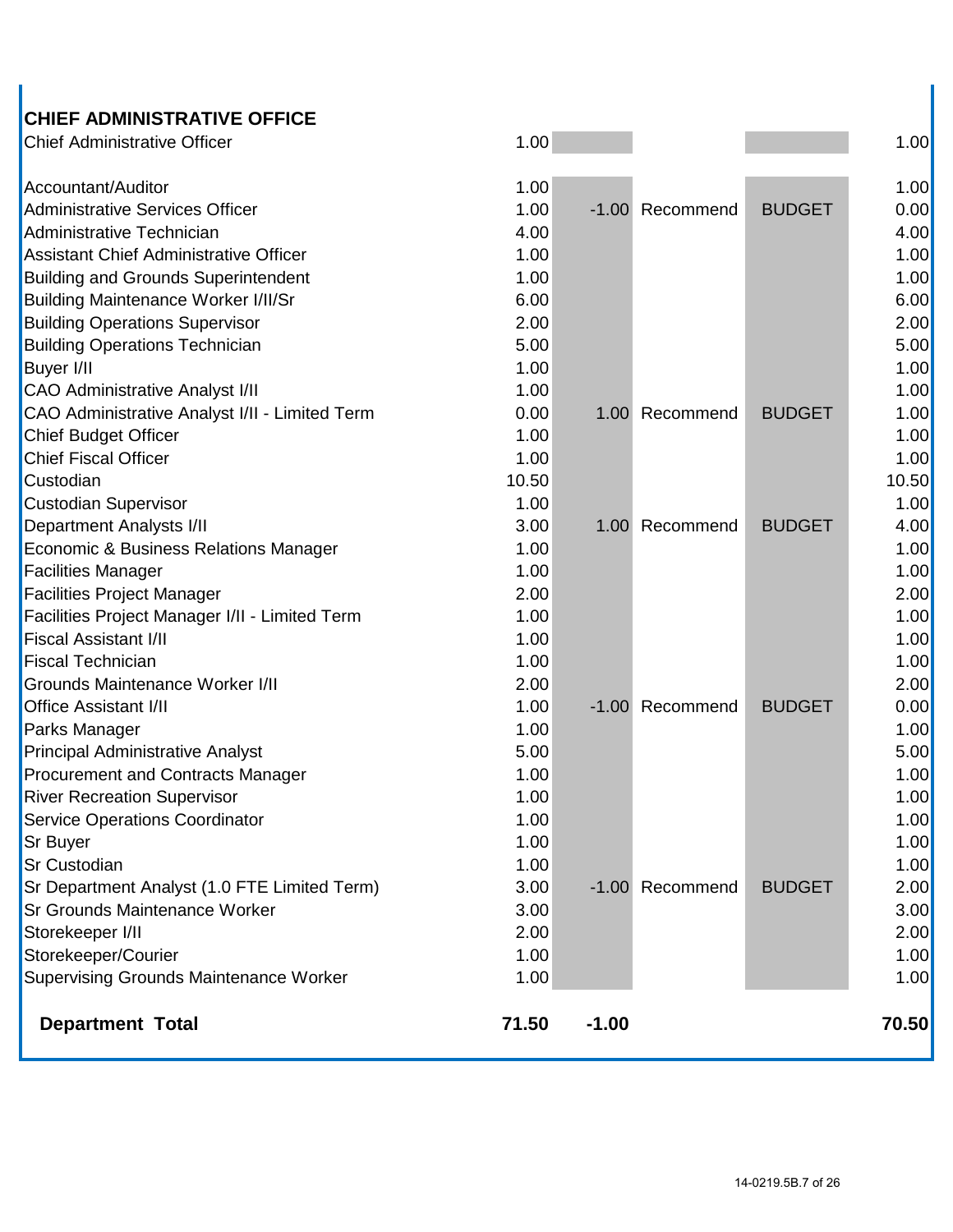| <b>CHILD SUPPORT SERVICES</b>               |       |         |                 |               |       |
|---------------------------------------------|-------|---------|-----------------|---------------|-------|
| <b>Director of Child Support Services</b>   | 1.00  |         |                 |               | 1.00  |
|                                             |       |         |                 |               |       |
| <b>Accounting Technician</b>                | 4.00  |         |                 |               | 4.00  |
| Child Support Attorney I-IV                 | 3.00  |         |                 |               | 3.00  |
| Child Support Investigator I/II             | 2.00  |         |                 |               | 2.00  |
| Child Support Program Manager               | 1.00  |         |                 |               | 1.00  |
| <b>Child Support Specialist I/II</b>        | 23.00 | $-5.00$ | Recommend       | <b>BUDGET</b> | 18.00 |
| <b>Child Support Specialist III</b>         | 5.00  |         |                 |               | 5.00  |
| <b>Child Support Supervisor</b>             | 5.00  |         | -1.00 Recommend | <b>BUDGET</b> | 4.00  |
| Deputy Director of Child Support Services   | 1.00  |         |                 |               | 1.00  |
| <b>Fiscal Technician</b>                    | 1.00  |         |                 |               | 1.00  |
| Information Systems Coordinator             | 1.00  |         |                 |               | 1.00  |
| Legal Clerk I/II                            | 7.00  | $-2.00$ | Recommend       | <b>BUDGET</b> | 5.00  |
| Legal Clerk III                             | 1.00  |         |                 |               | 1.00  |
| Legal Office Assistant I/II                 | 1.00  |         |                 |               | 1.00  |
| <b>Office Assistant I/II</b>                | 0.00  | 1.00    | Recommend       | <b>BUDGET</b> | 1.00  |
| Revenue Recovery Officer I/II               | 5.00  |         |                 |               | 5.00  |
| Sr Revenue Recovery Officer                 | 1.00  |         |                 |               | 1.00  |
| <b>Staff Services Analyst I/II</b>          | 1.00  |         |                 |               | 1.00  |
| <b>Staff Services Manager</b>               | 1.00  |         |                 |               | 1.00  |
| <b>Staff Services Specialist</b>            | 1.00  | 1.00    | Recommend       | <b>BUDGET</b> | 2.00  |
| <b>Supervising Revenue Recovery Officer</b> | 1.00  |         |                 |               | 1.00  |
|                                             |       |         |                 |               |       |
| <b>Department Total</b>                     | 66.00 | $-6.00$ |                 |               | 60.00 |
|                                             |       |         |                 |               |       |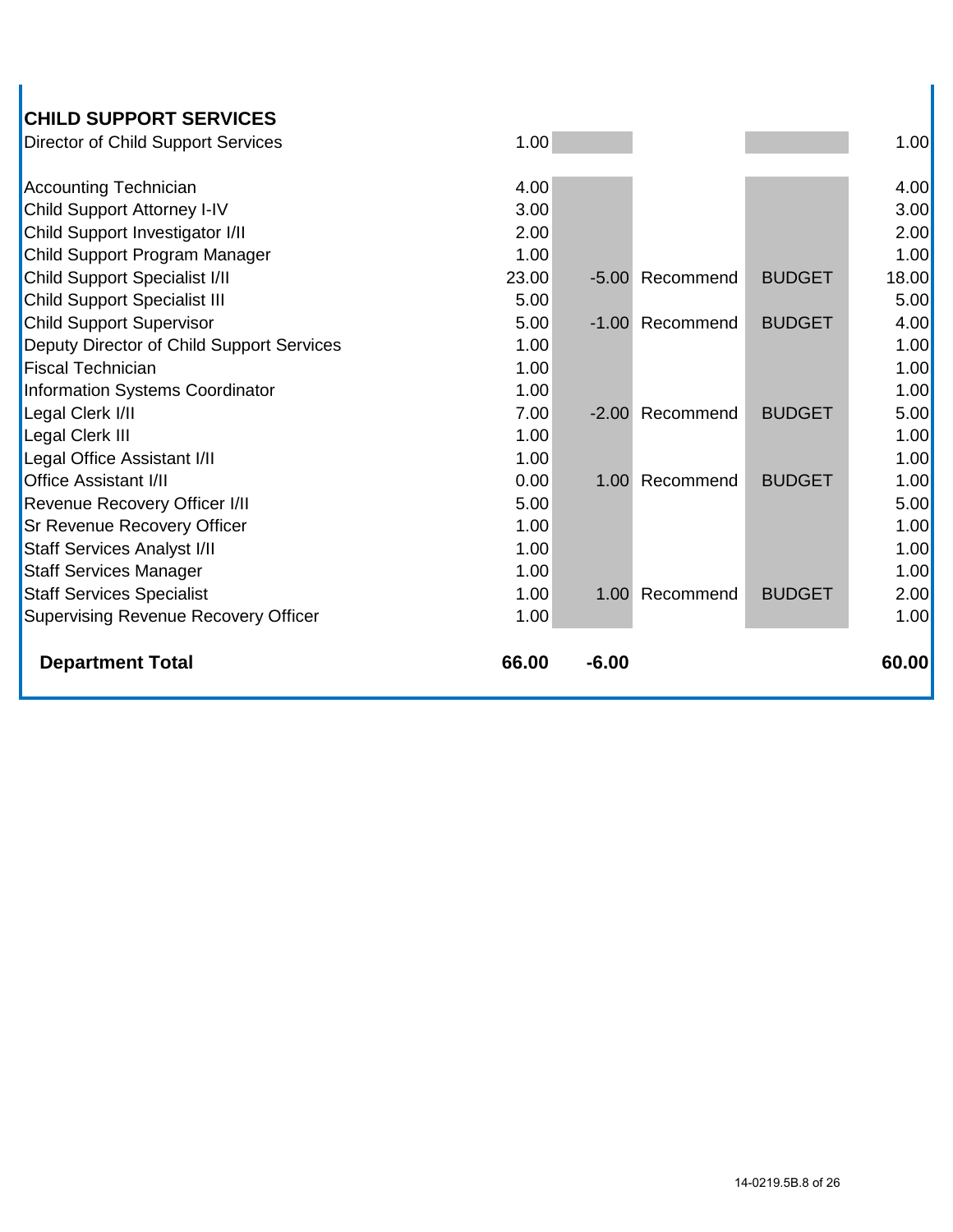#### **COMMUNITY DEVELOPMENT AGENCY** Director, Community Development Agency 1.00 1.00

| <b>Providity Definitionly Development Agency</b>     |       |                 |               |       |
|------------------------------------------------------|-------|-----------------|---------------|-------|
| Accountant I/II                                      | 1.00  | 1.00 Recommend  | <b>BUDGET</b> | 2.00  |
| <b>Administrative Secretary</b>                      | 4.00  | -2.00 Recommend | <b>BUDGET</b> | 2.00  |
| <b>Administrative Services Officer</b>               | 5.00  |                 |               | 5.00  |
| Administrative Technician                            | 6.80  | 4.00 Recommend  | <b>BUDGET</b> | 10.80 |
| <b>Airport Operations Supervisor</b>                 | 1.00  |                 |               | 1.00  |
| Airport Technician I/II                              | 2.00  |                 |               | 2.00  |
| Assistant/Associate Planner                          | 4.00  | 1.00 Recommend  | <b>BUDGET</b> | 5.00  |
| Assistant Director of Administration and Finance     | 1.00  |                 |               | 1.00  |
| <b>Assistant Director of Community Development</b>   | 1.00  |                 |               | 1.00  |
| <b>Assistant in Civil Engineering</b>                | 10.00 | 3.00 Recommend  | <b>BUDGET</b> | 13.00 |
| <b>Assistant in Land Surveying</b>                   | 1.00  |                 |               | 1.00  |
| Assistant in Right of Way                            | 1.00  |                 |               | 1.00  |
| Associate Civil Engineer                             | 6.00  |                 |               | 6.00  |
| <b>Associate Land Surveyor</b>                       | 2.00  |                 |               | 2.00  |
| Associate Right of Way Agent                         | 1.00  |                 |               | 1.00  |
| <b>Bridge Maintenance Supervisor</b>                 | 1.00  |                 |               | 1.00  |
| Bridge Maintenance Worker I/II/III                   | 3.00  | -1.00 Recommend | <b>BUDGET</b> | 2.00  |
| Building Inspector I/II/III                          | 13.00 |                 |               | 13.00 |
| <b>Chief Fiscal Officer</b>                          | 1.00  |                 |               | 1.00  |
| Clerk of the Planning Commission                     | 1.00  |                 |               | 1.00  |
| Code Enforcement Officer I/II                        | 1.00  |                 |               | 1.00  |
| <b>Department Analyst I/II</b>                       | 8.00  | -1.00 Recommend | <b>BUDGET</b> | 7.00  |
| Deputy Director Development Svcs - Building Official | 1.00  |                 |               | 1.00  |
| <b>Deputy Director Engineering</b>                   | 3.00  |                 |               | 3.00  |
| Deputy Director of Environmental Management          | 1.00  |                 |               | 1.00  |
| Deputy Director Maintenance & Operations             | 1.00  |                 |               | 1.00  |
| Development Aide I/II                                | 4.00  |                 |               | 4.00  |
| <b>Development Services Division Director</b>        | 1.00  |                 |               | 1.00  |
| Development Technician I/II                          | 11.00 |                 |               | 11.00 |
| <b>Disposal Site Supervisor</b>                      | 1.00  |                 |               | 1.00  |
| <b>Environmental Branch Manager</b>                  | 1.00  | -1.00 Recommend | <b>BUDGET</b> | 0.00  |
| <b>Environmental Health Manager</b>                  | 1.00  |                 |               | 1.00  |
| Environmental Health Specialist I/II/Sr              | 9.00  | -1.00 Recommend | <b>BUDGET</b> | 8.00  |
| <b>Environmental Management Division Director</b>    | 1.00  |                 |               | 1.00  |
| <b>Equipment Maintenance Supervisor</b>              | 2.00  |                 |               | 2.00  |
| <b>Equipment Mechanic I/II</b>                       | 9.00  |                 |               | 9.00  |
| <b>Equipment Mechanic III</b>                        | 1.00  |                 |               | 1.00  |
| <b>Equipment Superintendent</b>                      | 1.00  |                 |               | 1.00  |
| <b>Executive Secretary</b>                           | 1.00  |                 |               | 1.00  |
| <b>Fiscal Assistant I/II</b>                         | 2.00  | 1.00 Recommend  | <b>BUDGET</b> | 3.00  |
|                                                      |       |                 |               |       |

Cont'd on next page...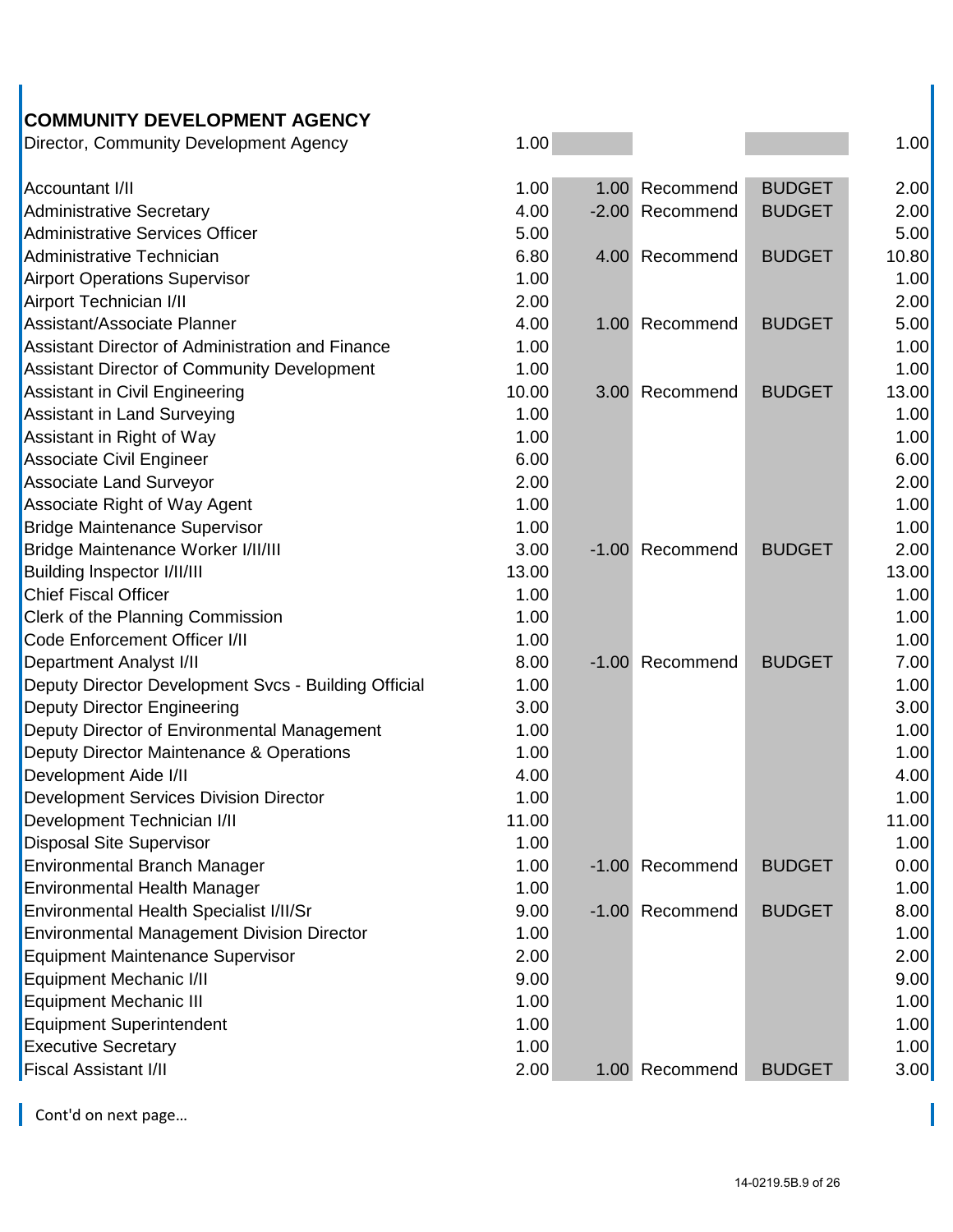# **PAGE 2 -COMMUNITY DEVELOPMENT AGENCY**

| <b>Fiscal Services Supervisor</b>             | 1.00  |         |                 |               | 1.00  |
|-----------------------------------------------|-------|---------|-----------------|---------------|-------|
| <b>Fiscal Technician</b>                      | 2.00  |         |                 |               | 2.00  |
| <b>Fleet Services Technician I/II</b>         | 2.00  |         |                 |               | 2.00  |
| Geologist                                     | 1.00  |         |                 |               | 1.00  |
| Hazardous Materials/Recylcing Specialist      | 1.00  |         | 1.00 Recommend  | <b>BUDGET</b> | 2.00  |
| Hazardous Materials/Recycling Technician      | 1.00  |         |                 |               | 1.00  |
| <b>Highway Maintenance Supervisor</b>         | 8.00  |         | -1.00 Recommend | <b>BUDGET</b> | 7.00  |
| Highway Maintenance Worker I/II/III           | 36.00 |         | -1.00 Recommend | <b>BUDGET</b> | 35.00 |
| Highway Maintenance Worker IV                 | 7.00  |         | -1.00 Recommend | <b>BUDGET</b> | 6.00  |
| <b>Highway Superintendent</b>                 | 2.00  |         |                 |               | 2.00  |
| <b>Office Assistant I/II</b>                  | 4.00  |         | 2.00 Recommend  | <b>BUDGET</b> | 6.00  |
| <b>Operations Supervisor</b>                  | 1.00  |         |                 |               | 1.00  |
| <b>Parts Technician</b>                       | 1.00  |         |                 |               | 1.00  |
| <b>Principal Engineering Technician</b>       | 4.00  |         | 1.00 Recommend  | <b>BUDGET</b> | 5.00  |
| <b>Principal Planner</b>                      | 4.00  |         |                 |               | 4.00  |
| <b>Right of Way Supervisor</b>                | 1.00  |         |                 |               | 1.00  |
| <b>Services Operations Coordinator</b>        | 3.00  |         |                 |               | 3.00  |
| Solid Waste Technician                        | 2.00  |         |                 |               | 2.00  |
| <b>Sr Accountant</b>                          | 2.00  |         | -1.00 Recommend | <b>BUDGET</b> | 1.00  |
| Sr Bridge Maintenance Worker                  | 1.00  |         |                 |               | 1.00  |
| <b>Sr CADD Technician</b>                     | 3.00  |         |                 |               | 3.00  |
| <b>Sr Civil Engineer</b>                      | 13.00 | $-1.00$ | Recommend       | <b>BUDGET</b> | 12.00 |
| <b>Sr Department Analyst</b>                  | 4.00  |         |                 |               | 4.00  |
| <b>Sr Development Aide</b>                    | 1.00  |         |                 |               | 1.00  |
| <b>Sr Development Technician</b>              | 5.00  |         | -3.00 Recommend | <b>BUDGET</b> | 2.00  |
| <b>Sr Engineering Technician</b>              | 14.00 |         | -4.00 Recommend | <b>BUDGET</b> | 10.00 |
| <b>Sr Equipment Mechanic</b>                  | 2.00  |         |                 |               | 2.00  |
| <b>Sr Fiscal Assistant</b>                    | 3.00  |         | -1.00 Recommend | <b>BUDGET</b> | 2.00  |
| <b>Sr Fleet Services Technician</b>           | 1.00  |         |                 |               | 1.00  |
| Sr Highway Maintenance Worker                 | 7.00  |         | -3.00 Recommend | <b>BUDGET</b> | 4.00  |
| <b>Sr Office Assistant</b>                    | 2.50  |         |                 |               | 2.50  |
| <b>Sr Planner</b>                             | 7.00  |         | -1.00 Recommend | <b>BUDGET</b> | 6.00  |
| <b>Sr Traffic Control Maintenance Worker</b>  | 1.00  |         |                 |               | 1.00  |
| Supervising Accountant/Auditor                | 1.00  |         |                 |               | 1.00  |
| <b>Supervising Civil Engineer</b>             | 1.00  |         |                 |               | 1.00  |
| Supervising Code Enforcement Officer          | 1.00  |         |                 |               | 1.00  |
| Supervising Environmental Health Specialist   | 2.00  |         |                 |               | 2.00  |
| <b>Supervising Waste Specialist</b>           | 1.00  |         |                 |               | 1.00  |
| <b>Traffic Control Maintenance Supervisor</b> | 1.00  |         |                 |               | 1.00  |
| Traffic Control Maintenance Worker I/II/III   | 5.00  |         |                 |               | 5.00  |
| <b>Traffic Control Maintenance Worker IV</b>  | 2.00  |         | -2.00 Recommend | <b>BUDGET</b> | 0.00  |
| <b>Traffic Engineer</b>                       | 1.00  |         |                 |               | 1.00  |
| <b>Traffic Operations Technician</b>          | 1.00  |         |                 |               | 1.00  |
|                                               |       |         |                 |               |       |

Cont'd on next page…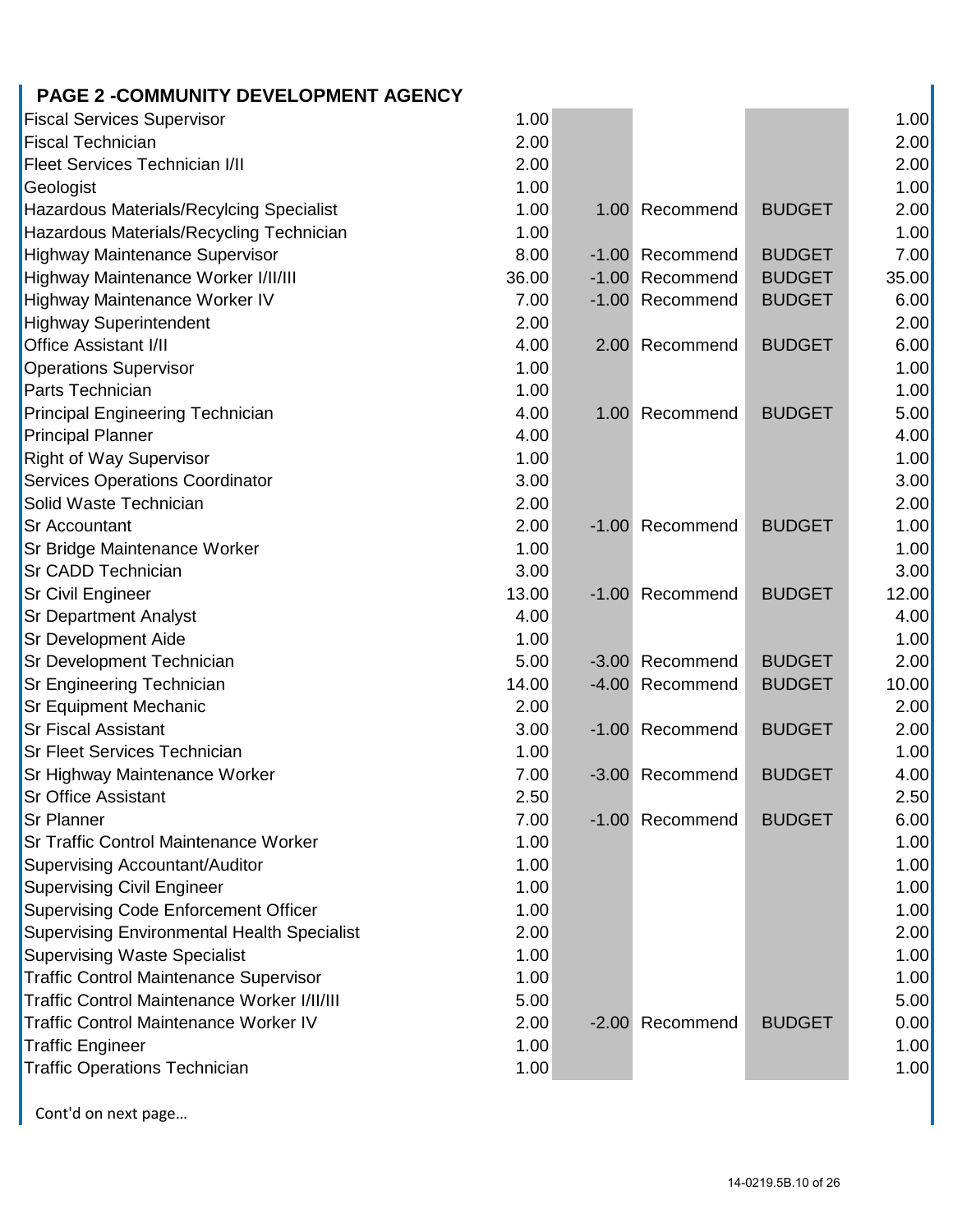| <b>PAGE 2 -COMMUNITY DEVELOPMENT AGENCY</b> |        |          |                 |               |        |
|---------------------------------------------|--------|----------|-----------------|---------------|--------|
| <b>Traffic Superintendent</b>               | 1.00   |          |                 |               | 1.00   |
| <b>Transportation Division Director</b>     | 1.00   |          |                 |               | 1.00   |
| <b>Transportation Planner</b>               | 1.00   |          |                 |               | 1.00   |
| Waste Management Technician I/II/III        | 3.00   |          | -1.00 Recommend | <b>BUDGET</b> | 2.00   |
| <b>Department Total</b>                     | 296.30 | $-12.00$ |                 |               | 284.30 |

 $\mathbf{r}$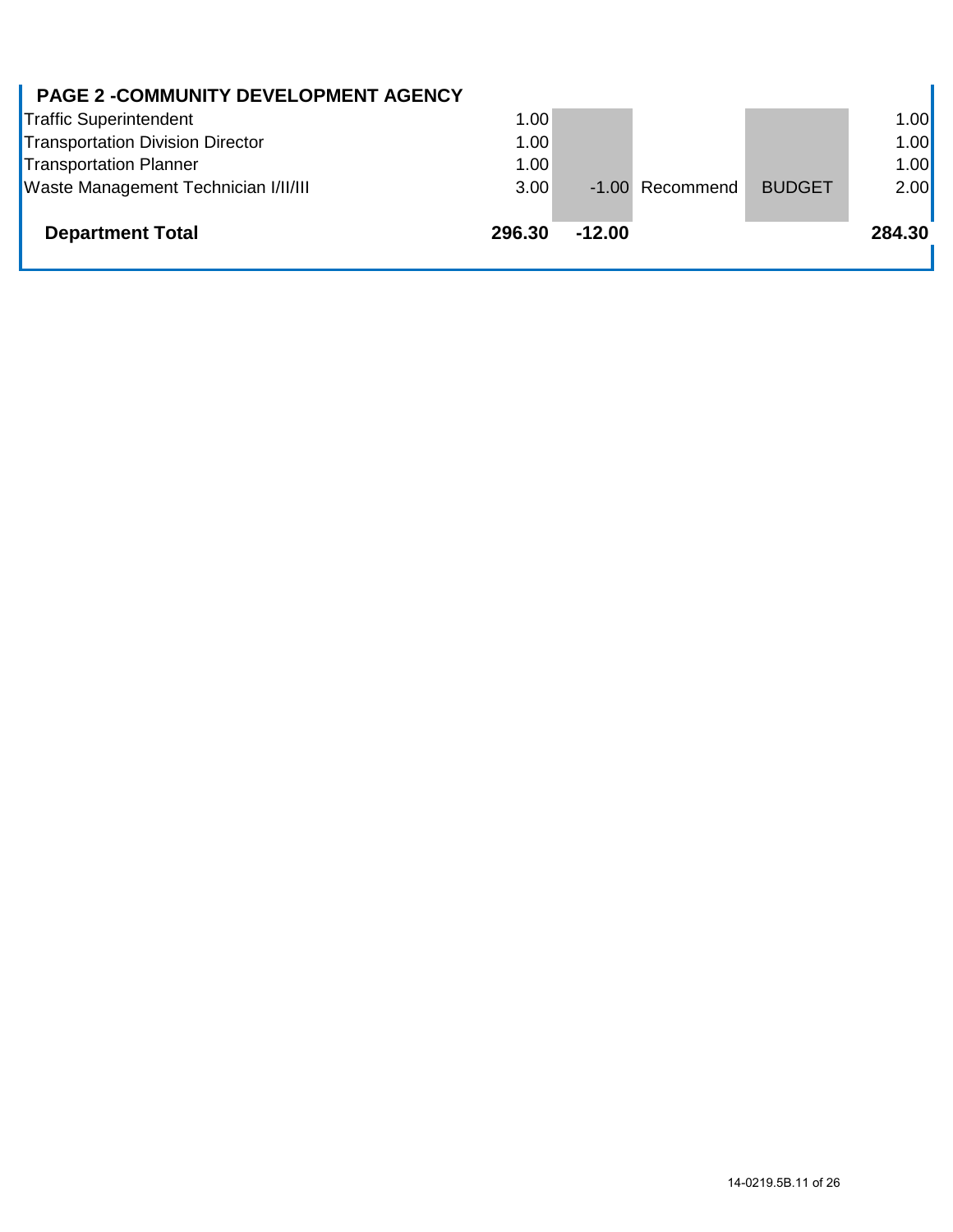| <b>COUNTY COUNSEL</b><br><b>County Counsel</b> | 1.00          | 1.00  |
|------------------------------------------------|---------------|-------|
| <b>Chief Assistant County Counsel</b>          | 1.00          | 1.00  |
| <b>Department Analyst I/II</b>                 | 1.00          | 1.00  |
| <b>Deputy County Counsel</b>                   | 6.00          | 6.00  |
| <b>Legal Secretary I/II</b>                    | 2.00          | 2.00  |
| <b>Principal Assistant County Counsel</b>      | 1.00          | 1.00  |
| <b>Sr Deputy County Counsel</b>                | 3.00          | 3.00  |
| <b>Sr Legal Secretary</b>                      | 3.00          | 3.00  |
| <b>Department Total</b>                        | 18.00<br>0.00 | 18.00 |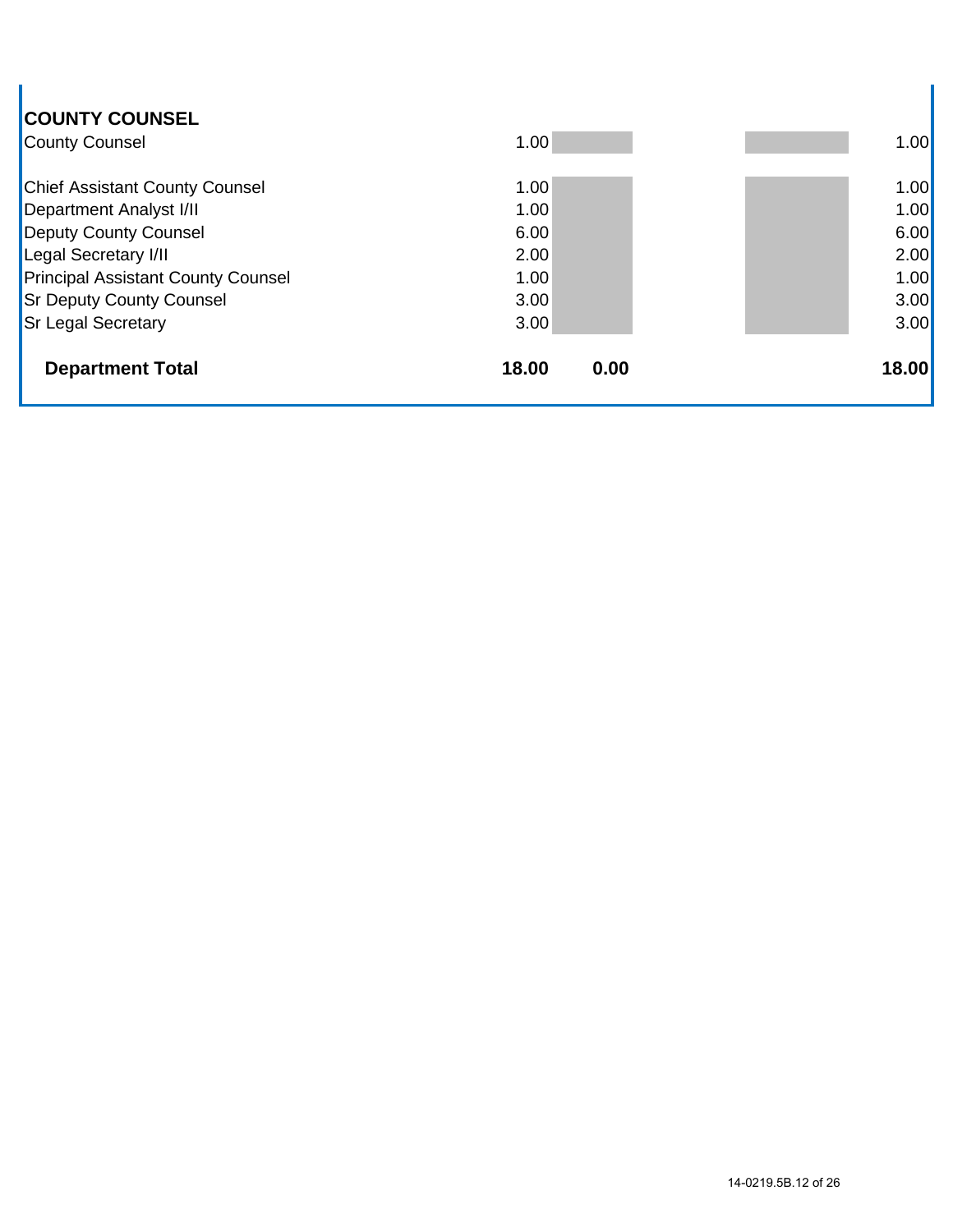| <b>DISTRICT ATTORNEY</b>                      |       |         |                 |               |       |
|-----------------------------------------------|-------|---------|-----------------|---------------|-------|
| <b>District Attorney</b>                      | 1.00  |         |                 |               | 1.00  |
|                                               |       |         |                 |               |       |
| Accountant/Auditor                            | 1.00  |         |                 |               | 1.00  |
| <b>Assistant District Attorney</b>            | 1.00  |         |                 |               | 1.00  |
| <b>Chief Assistant District Attorney</b>      | 1.00  |         |                 |               | 1.00  |
| Chief Investigator (DA)                       | 1.00  |         |                 |               | 1.00  |
| Deputy District Attorney I-IV                 | 20.00 |         |                 |               | 20.00 |
| <b>Executive Secretary-Law and Justice</b>    | 1.00  |         |                 |               | 1.00  |
| <b>Fiscal Administrative Manager</b>          | 1.00  | $-1.00$ | Recommend       | <b>BUDGET</b> | 0.00  |
| <b>Fiscal Assistant I/II</b>                  | 1.00  |         |                 |               | 1.00  |
| Information Technology Department Coordinator | 1.00  |         | -1.00 Recommend | <b>BUDGET</b> | 0.00  |
| <b>Investigative Assistant</b>                | 2.00  |         |                 |               | 2.00  |
| Investigator (D.A.)                           | 11.00 |         |                 |               | 11.00 |
| Legal Office Assistant I/II                   | 2.80  |         |                 |               | 2.80  |
| <b>Legal Secretarial Services Supervisor</b>  | 2.00  |         |                 |               | 2.00  |
| Legal Secretary I/II                          | 6.00  |         | -1.00 Recommend | <b>BUDGET</b> | 5.00  |
| <b>Office Assistant I/II</b>                  | 0.80  |         |                 |               | 0.80  |
| Program Manager I                             | 0.00  |         | 1.00 Recommend  | <b>BUDGET</b> | 1.00  |
| Special Investigator - District Attorney      | 1.00  |         |                 |               | 1.00  |
| Supervising Investigator (DA)                 | 1.00  |         |                 |               | 1.00  |
| Victim Witness Claims Specialist I/II         | 1.60  | $-0.60$ | Recommend       | <b>BUDGET</b> | 1.00  |
| Victim Witness Program Coordinator            | 1.00  |         |                 |               | 1.00  |
| Victim Witness Program Specialist             | 3.00  |         |                 |               | 3.00  |
|                                               |       |         |                 |               |       |
| <b>Department Total</b>                       | 61.20 | $-2.60$ |                 |               | 58.60 |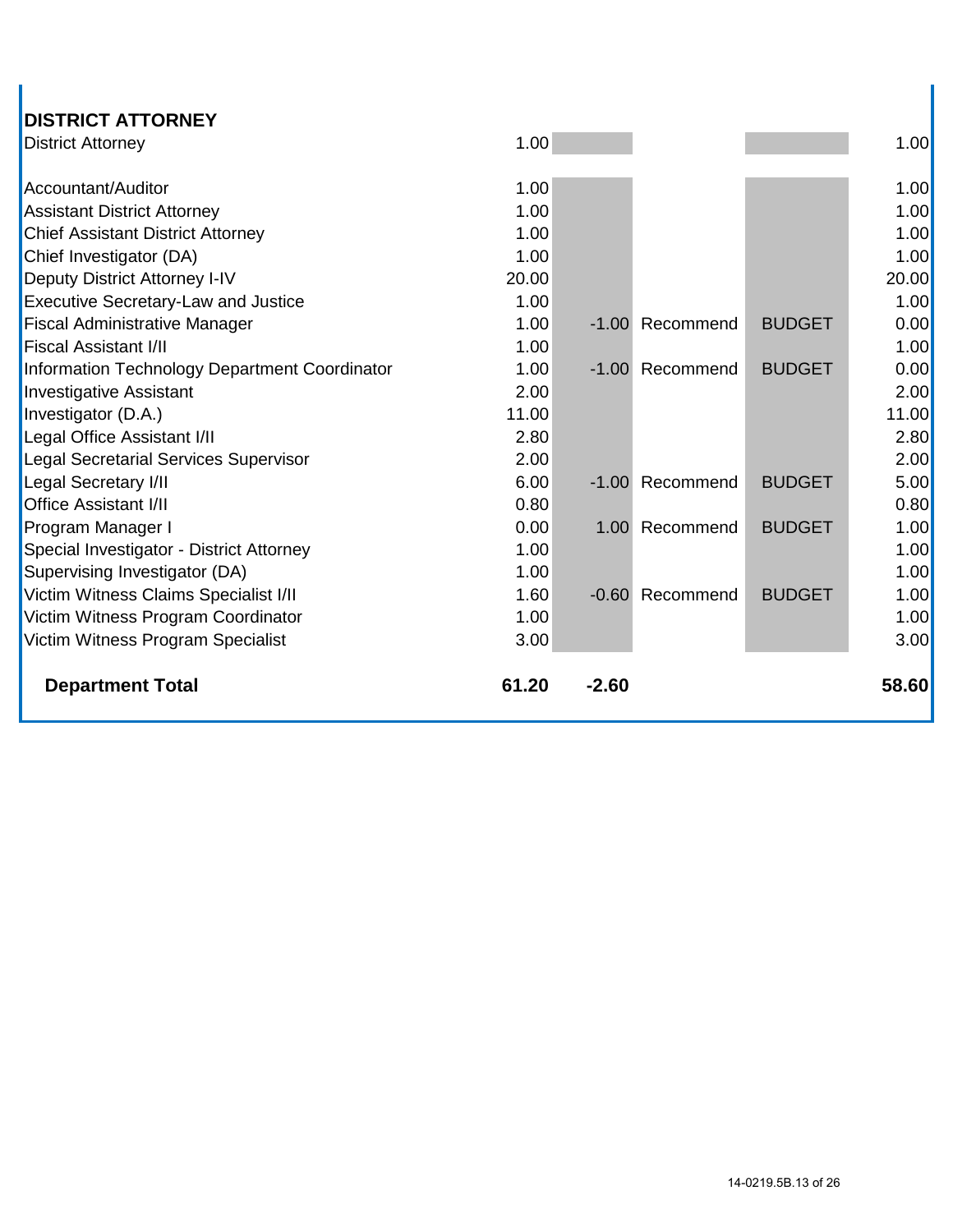## **HEALTH & HUMAN SERVICES**

| Director, Health & Human Services Agency | .00. |  | .00 |
|------------------------------------------|------|--|-----|
|------------------------------------------|------|--|-----|

| Accountant I/II                                         | 8.00  | 1.00 | Recommend       | <b>BUDGET</b> | 9.00  |
|---------------------------------------------------------|-------|------|-----------------|---------------|-------|
| <b>Account Clerk I/II/III</b>                           | 3.00  |      |                 |               | 3.00  |
| <b>Accounting Technician</b>                            | 3.00  |      |                 |               | 3.00  |
| Administrative Secretary                                | 1.00  |      |                 |               | 1.00  |
| Administrative Service Officer                          | 3.00  |      |                 |               | 3.00  |
| Administrative Technician                               | 10.00 |      | -1.50 Recommend | <b>BUDGET</b> | 8.50  |
| Alcohol and Drug Program Division Manager               | 1.00  |      |                 |               | 1.00  |
| Animal Control Officer I/II                             | 6.00  |      |                 |               | 6.00  |
| <b>Animal Control Operations Manager</b>                | 1.00  |      |                 |               | 1.00  |
| <b>Animal Shelter Attendant</b>                         | 4.00  |      |                 |               | 4.00  |
| Animal Shelter Supervisor                               | 1.00  |      |                 |               | 1.00  |
| Assistant Director of Administration and Finance        | 1.00  |      |                 |               | 1.00  |
| <b>Assistant Director of Health Services</b>            | 1.00  |      |                 |               | 1.00  |
| <b>Assistant Director of Human Services</b>             | 1.00  |      |                 |               | 1.00  |
| Care Management Counselor I/II                          | 1.00  |      |                 |               | 1.00  |
| Care Management Supervisor                              | 0.80  |      |                 |               | 0.80  |
| <b>Chief Animal Control Officer</b>                     | 1.00  |      |                 |               | 1.00  |
| Chief Assistant Director of Health & Human Services     | 2.00  |      |                 |               | 2.00  |
| Chief Deputy Public Guardian/Public Conservator         | 1.00  |      | -1.00 Recommend | <b>BUDGET</b> | 0.00  |
| <b>Chief Fiscal Officer</b>                             | 1.00  |      |                 |               | 1.00  |
| <b>Community Health Advocate</b>                        | 1.00  |      | 1.00 Recommend  | <b>BUDGET</b> | 2.00  |
| <b>Community Public Health Nursing Division Manager</b> | 1.00  |      |                 |               | 1.00  |
| Cook I/II                                               | 4.31  |      |                 |               | 4.31  |
| <b>Department Analyst I/II</b>                          | 8.00  | 2.00 | Recommend       | <b>BUDGET</b> | 10.00 |
| Deputy Public Guardian I/II                             | 7.00  |      |                 |               | 7.00  |
| Disease Investigation & Control Specialist I/II         | 1.00  |      |                 |               | 1.00  |
| <b>Eligibility Supervisor I</b>                         | 10.00 | 2.00 | Recommend       | <b>BUDGET</b> | 12.00 |
| <b>Eligibility Systems Specialist</b>                   | 3.00  |      |                 |               | 3.00  |
| Eligibility Worker I/II/III                             | 88.00 |      | -1.00 Recommend | <b>BUDGET</b> | 87.00 |
| Employment & Training Worker I/II/III                   | 23.50 |      | -1.00 Recommend | <b>BUDGET</b> | 22.50 |
| <b>Employment &amp; Training Worker Supervisor</b>      | 5.00  |      | -1.00 Recommend | <b>BUDGET</b> | 4.00  |
| <b>EMS Agency Administrator</b>                         | 1.00  |      |                 |               | 1.00  |
| <b>EMS Agency Medical Director</b>                      | 0.50  |      |                 |               | 0.50  |
| <b>Energy Weatherization Supervisor</b>                 | 1.00  |      |                 |               | 1.00  |
| Energy Weatherization Technician I/II                   | 2.00  |      |                 |               | 2.00  |
| Epidemiologist                                          | 1.00  |      |                 |               | 1.00  |
| <b>Executive Assistant</b>                              | 0.00  |      | 1.00 Recommend  | <b>BUDGET</b> | 1.00  |
| <b>Fiscal Services Supervisor</b>                       | 1.00  |      |                 |               | 1.00  |
| <b>Fiscal Technician</b>                                | 8.00  |      |                 |               | 8.00  |
| <b>Food Services Aide</b>                               | 1.19  |      | 0.56 Recommend  | <b>BUDGET</b> | 1.75  |
| Cont'd on next page                                     |       |      |                 |               |       |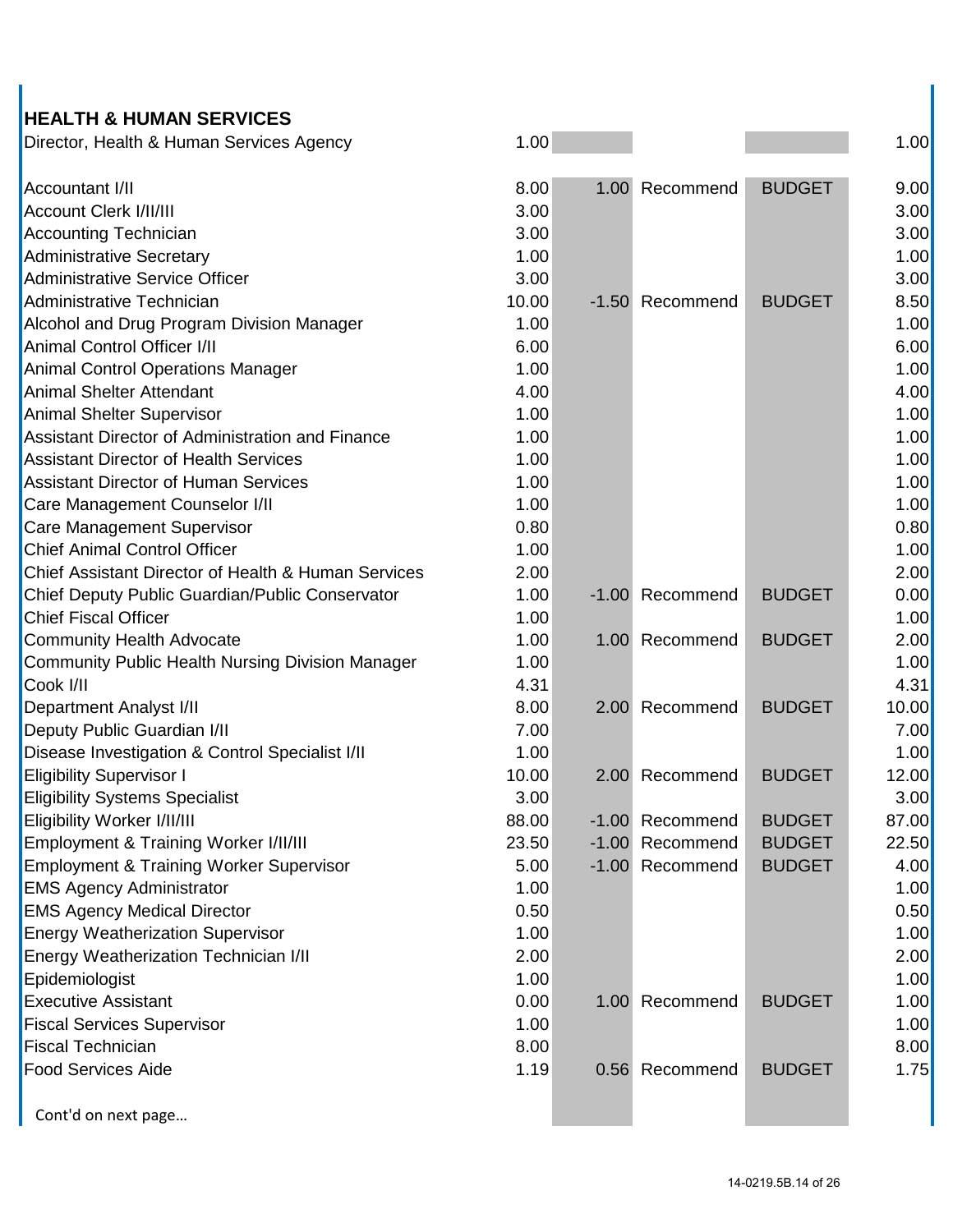| <b>PAGE 2 - HEALTH &amp; HUMAN SERVICES</b>                          |       |                 |                                |       |
|----------------------------------------------------------------------|-------|-----------------|--------------------------------|-------|
| <b>Food Services Supervisor</b>                                      | 1.00  |                 |                                | 1.00  |
| <b>Health Education Coordinator</b>                                  | 9.80  | -0.80 Recommend | <b>BUDGET</b>                  | 9.00  |
| <b>Health Program Manager</b>                                        | 2.00  | -1.00 Recommend | <b>BUDGET</b>                  | 1.00  |
| <b>Health Program Specialist</b>                                     | 4.00  |                 |                                | 4.00  |
| Homemaker                                                            | 1.00  | -1.00 Recommend | <b>BUDGET</b>                  | 0.00  |
| <b>Housing Program Coordinator</b>                                   | 2.00  |                 |                                | 2.00  |
| <b>Housing Program Specialist I/II</b>                               | 2.00  |                 |                                | 2.00  |
| <b>IHSS Public Authority Registry/Training Specialist</b>            | 2.00  |                 |                                | 2.00  |
| Manager of Mental Health Programs                                    | 3.00  | 2.00 Recommend  | <b>BUDGET</b>                  | 5.00  |
| <b>Mealsite Coordinator</b>                                          | 5.98  |                 |                                | 5.98  |
| <b>Medical Office Assistant I/II</b>                                 | 10.80 |                 |                                | 10.80 |
| <b>Medical Records Technician</b>                                    | 0.90  |                 |                                | 0.90  |
| <b>Mental Health Aide</b>                                            | 4.10  |                 |                                | 4.10  |
| <b>Mental Health Clinical Nurse</b>                                  | 2.00  | 1.00 Recommend  | <b>BUDGET</b>                  | 3.00  |
| <b>Mental Health Clinician IA/IB/II</b>                              | 27.50 | 0.50 Recommend  | <b>BUDGET</b>                  | 28.00 |
| Mental Health Fiscal/Records Assistant                               | 1.00  |                 |                                | 1.00  |
| <b>Mental Health Medical Director</b>                                | 1.00  |                 |                                | 1.00  |
| <b>Mental Health Nurse Practitioner</b>                              | 1.00  | -1.00 Recommend | <b>BUDGET</b>                  | 0.00  |
| Mental Health Patient's Rights Advocate                              | 1.00  |                 |                                | 1.00  |
| Mental Health Program Coordinator IA/IB/II                           | 7.00  | -1.00 Recommend | <b>BUDGET</b>                  | 6.00  |
| Mental Health Worker I/II                                            | 14.90 | 0.50 Recommend  | <b>BUDGET</b>                  | 15.40 |
| <b>Nutrition Services Supervisor</b>                                 | 1.00  |                 |                                | 1.00  |
| Nutritionist                                                         | 1.20  |                 |                                | 1.20  |
| Occupational/Physical Therapist                                      | 3.35  |                 |                                | 3.35  |
| <b>Office Assistant I/II</b>                                         | 23.80 |                 |                                | 23.80 |
| <b>Office Assistant III</b>                                          | 14.00 | 1.00 Recommend  | <b>BUDGET</b>                  | 15.00 |
|                                                                      | 3.00  |                 |                                | 3.00  |
| <b>Office Assistant Supervisor I/II</b><br>Paralegal I/II            | 1.00  | 1.00 Recommend  | <b>BUDGET</b>                  | 2.00  |
| <b>Program Aide</b>                                                  | 4.55  |                 |                                | 4.55  |
|                                                                      | 23.15 |                 | <b>BUDGET</b>                  | 23.65 |
| <b>Program Assistant</b><br><b>Program Coordinator</b>               | 3.00  | 0.50 Recommend  |                                | 3.00  |
|                                                                      | 4.00  | 3.00 Recommend  | <b>BUDGET</b>                  | 7.00  |
| Program Manager I                                                    | 5.00  | -1.00 Recommend | <b>BUDGET</b>                  | 4.00  |
| Program Manager II                                                   | 5.00  | -1.00 Recommend | <b>BUDGET</b>                  | 4.00  |
| Program Manager - Protective Services                                | 8.30  | 1.50 Recommend  | <b>BUDGET</b>                  | 9.80  |
| Psychiatric Technician I/II                                          | 2.00  |                 |                                | 2.00  |
| <b>Psychiatrist I/II</b>                                             | 1.00  |                 |                                |       |
| Public Health Laboratory Director<br><b>Public Health Nurse I/II</b> |       |                 |                                | 1.00  |
|                                                                      | 9.90  | -1.00 Recommend | <b>BUDGET</b><br><b>BUDGET</b> | 8.90  |
| <b>Public Health Nurse Practitioner/Physicians Assistant</b>         | 0.50  | 1.50 Recommend  |                                | 2.00  |
| <b>Public Health Officer</b>                                         | 1.00  |                 |                                | 1.00  |
| <b>Public Services Assistant</b>                                     | 2.00  |                 |                                | 2.00  |
| Quality Improvement Coordinator                                      | 0.50  |                 |                                | 0.50  |
| <b>Registered Nurse</b>                                              | 0.00  | 0.70 Recommend  | <b>BUDGET</b>                  | 0.70  |
| Cont'd on next page                                                  |       |                 |                                |       |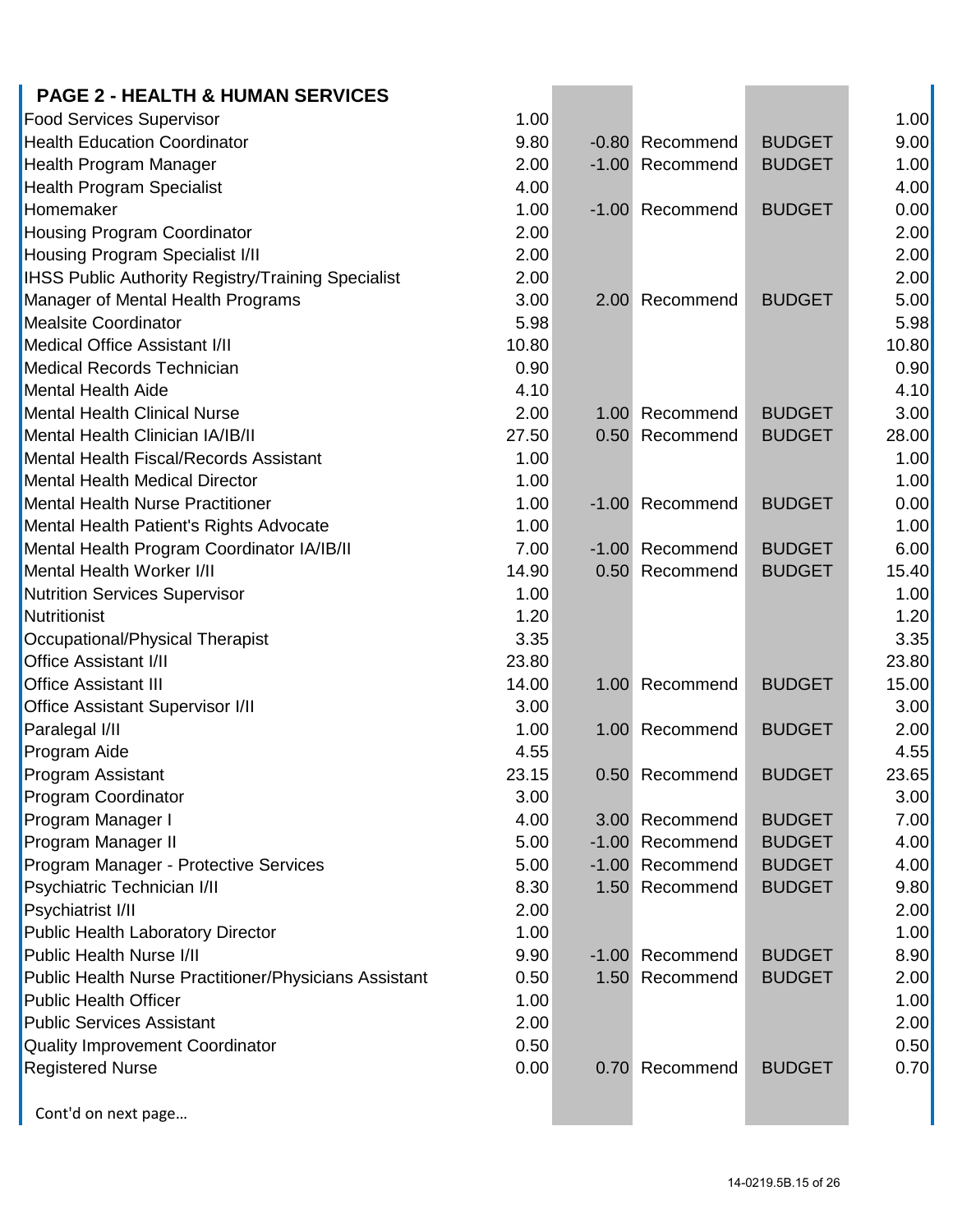| <b>PAGE 3 - HEALTH &amp; HUMAN SERVICES</b>        |        |                   |                 |               |        |
|----------------------------------------------------|--------|-------------------|-----------------|---------------|--------|
| Secretary                                          | 1.00   |                   | -0.50 Recommend | <b>BUDGET</b> | 0.50   |
| Senior Citizens Attorney I/II/III                  | 1.50   |                   |                 |               | 1.50   |
| Seniors' Daycare Program Supervisor                | 1.00   |                   | 1.00 Recommend  | <b>BUDGET</b> | 2.00   |
| <b>Social Services Aide</b>                        | 16.00  | $-1.00$           | Recommend       | <b>BUDGET</b> | 15.00  |
| Social Services Supervisor I/II                    | 9.00   | 1.00              | Recommend       | <b>BUDGET</b> | 10.00  |
| Social Worker Clinician                            | 1.00   |                   |                 |               | 1.00   |
| Social Worker I/II/III/IV                          | 48.80  |                   |                 |               | 48.80  |
| <b>Sr Accountant</b>                               | 3.00   |                   | -1.00 Recommend | <b>BUDGET</b> | 2.00   |
| <b>Sr Animal Control Officer</b>                   | 1.00   |                   |                 |               | 1.00   |
| <b>Sr Department Analyst</b>                       | 1.00   |                   |                 |               | 1.00   |
| <b>Sr Fiscal Assistant</b>                         | 2.00   |                   |                 |               | 2.00   |
| <b>Sr Licensed Vocational Nurse</b>                | 1.00   |                   |                 |               | 1.00   |
| <b>Sr Medical Office Assistant</b>                 | 2.00   |                   |                 |               | 2.00   |
| <b>Sr Office Assistant</b>                         | 5.00   | 1.00 <sub>1</sub> | Recommend       | <b>BUDGET</b> | 6.00   |
| <b>Staff Services Analyst I/II</b>                 | 8.00   | 3.00 <sub>1</sub> | Recommend       | <b>BUDGET</b> | 11.00  |
| <b>Staff Services Manager</b>                      | 3.00   |                   |                 |               | 3.00   |
| <b>Staff Services Specialist</b>                   | 1.00   |                   |                 |               | 1.00   |
| <b>Supervising Accountant/Auditor</b>              | 5.00   |                   |                 |               | 5.00   |
| <b>Supervising Animal Control Officer</b>          | 1.00   |                   |                 |               | 1.00   |
| Supervisng Deputy Public Guardian                  | 1.00   |                   |                 |               | 1.00   |
| <b>Supervising Health Education Coordinator</b>    | 4.00   |                   |                 |               | 4.00   |
| <b>Supervising Occupational/Physical Therapist</b> | 0.60   |                   |                 |               | 0.60   |
| <b>Supervising Public Health Nurse</b>             | 3.00   | $-1.00$           | Recommend       | <b>BUDGET</b> | 2.00   |
| <b>Supervising Staff Services Analyst</b>          | 2.00   |                   | -1.00 Recommend | <b>BUDGET</b> | 1.00   |
| <b>Utilization Review Coordinator</b>              | 1.00   |                   |                 |               | 1.00   |
| <b>Welfare Collections Officer</b>                 | 1.00   |                   |                 |               | 1.00   |
| <b>Department Total</b>                            | 564.43 | 8.96              |                 |               | 573.39 |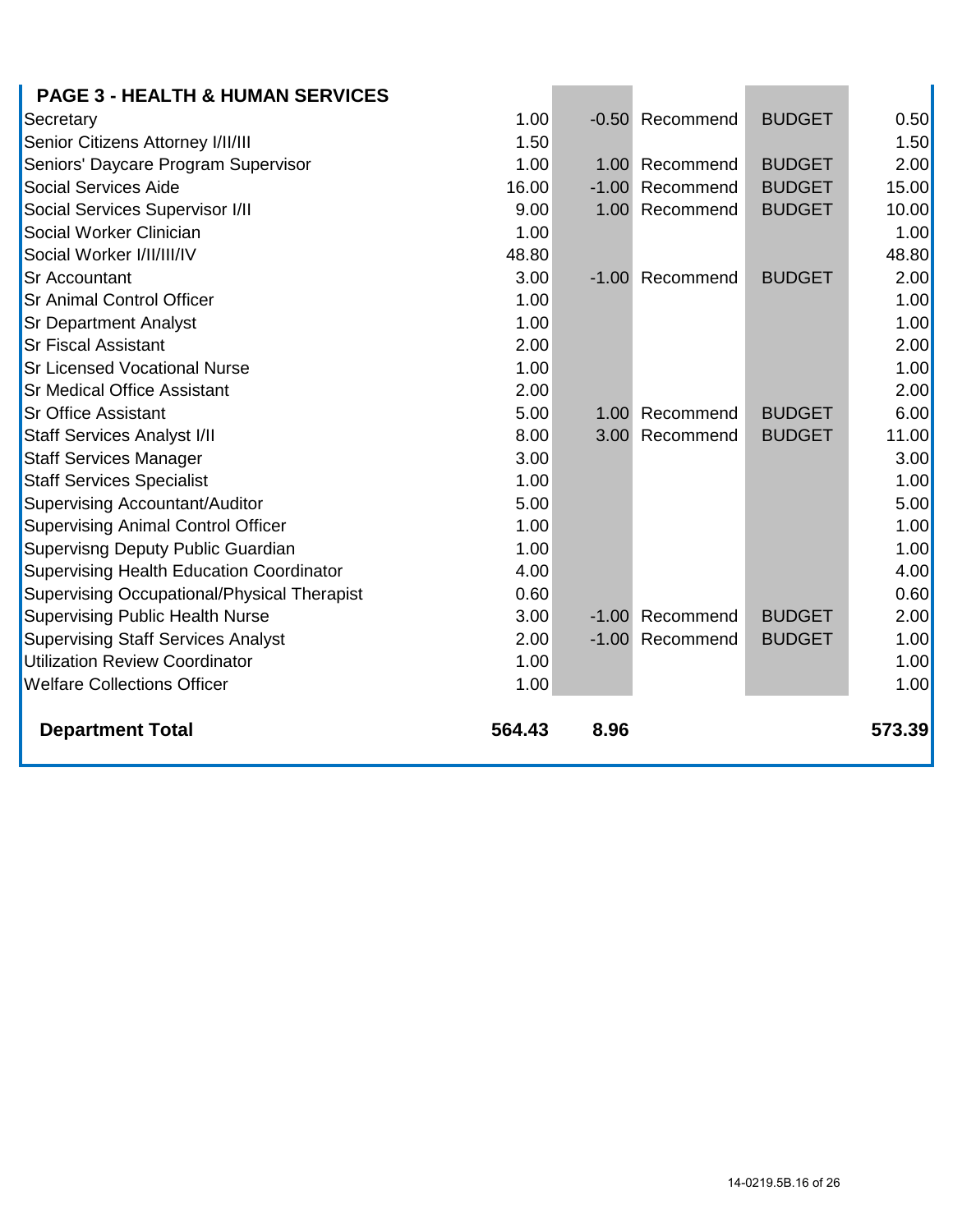| <b>HUMAN RESOURCES/RISK MANAGEMENT</b>             |       |                   |                 |               |       |
|----------------------------------------------------|-------|-------------------|-----------------|---------------|-------|
| Director of Human Resources                        | 1.00  |                   |                 |               | 1.00  |
| Administrative Technician                          | 1.00  |                   | -1.00 Recommend | <b>BUDGET</b> | 0.00  |
| Human Resources Manager                            | 1.00  |                   |                 |               | 1.00  |
| Human Resources Technician                         | 3.00  | 1.00 <sub>1</sub> | Recommend       | <b>BUDGET</b> | 4.00  |
| <b>Office Assisant I/II</b>                        | 0.00  | 1.00              | Recommend       | <b>BUDGET</b> | 1.00  |
| <b>Principal Human Resources Analyst</b>           | 2.00  | $-1.00$           | Recommend       | <b>BUDGET</b> | 1.00  |
| <b>Principal Risk Management Analyst</b>           | 1.00  |                   |                 |               | 1.00  |
| <b>Risk Management Technician</b>                  | 2.00  |                   |                 |               | 2.00  |
| <b>Risk Manager</b>                                | 1.00  |                   |                 |               | 1.00  |
| <b>Sr Human Resources Analyst</b>                  | 1.00  | 1.00              | Recommend       | <b>BUDGET</b> | 2.00  |
| <b>Sr Risk Management Analyst</b>                  | 1.00  |                   |                 |               | 1.00  |
| Training and Organizational Development Specialist | 1.00  |                   |                 |               | 1.00  |
|                                                    |       |                   |                 |               |       |
| <b>Department Total</b>                            | 15.00 | 1.00              |                 |               | 16.00 |
|                                                    |       |                   |                 |               |       |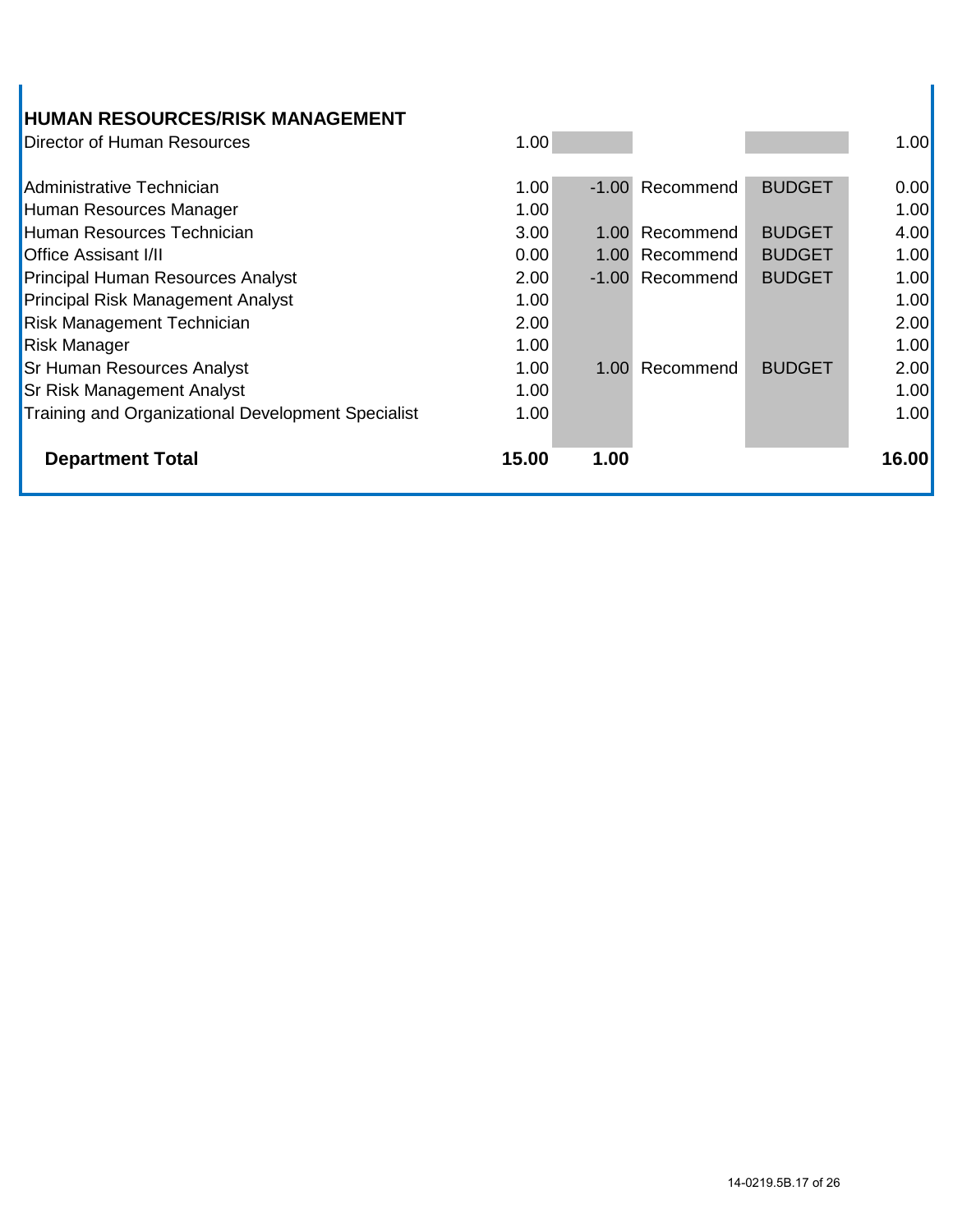### **INFORMATION TECHNOLOGIES**

| 1.00  |      |                                                                                                                                                  | 1.00  |
|-------|------|--------------------------------------------------------------------------------------------------------------------------------------------------|-------|
| 1.00  |      |                                                                                                                                                  | 1.00  |
| 2.00  |      | <b>BUDGET</b>                                                                                                                                    | 1.00  |
| 4.00  |      |                                                                                                                                                  | 4.00  |
| 1.00  |      | <b>BUDGET</b>                                                                                                                                    | 2.00  |
| 2.00  |      | <b>BUDGET</b>                                                                                                                                    | 4.00  |
| 2.00  |      |                                                                                                                                                  | 2.00  |
| 3.00  |      |                                                                                                                                                  | 3.00  |
| 1.00  |      | <b>BUDGET</b>                                                                                                                                    | 0.00  |
| 2.00  |      |                                                                                                                                                  | 2.00  |
| 1.00  |      |                                                                                                                                                  | 1.00  |
| 2.00  |      |                                                                                                                                                  | 2.00  |
| 1.00  |      |                                                                                                                                                  | 1.00  |
| 2.00  |      | <b>BUDGET</b>                                                                                                                                    | 3.00  |
| 1.00  |      | <b>BUDGET</b>                                                                                                                                    | 0.00  |
| 1.00  |      |                                                                                                                                                  | 1.00  |
| 1.00  |      |                                                                                                                                                  | 1.00  |
| 1.00  |      |                                                                                                                                                  | 1.00  |
| 4.00  |      | <b>BUDGET</b>                                                                                                                                    | 3.00  |
| 1.00  |      |                                                                                                                                                  | 1.00  |
| 1.00  |      |                                                                                                                                                  | 1.00  |
| 4.00  |      |                                                                                                                                                  | 4.00  |
| 2.00  |      | <b>BUDGET</b>                                                                                                                                    | 3.00  |
| 1.00  |      |                                                                                                                                                  | 1.00  |
| 42.00 | 1.00 |                                                                                                                                                  | 43.00 |
|       |      | -1.00 Recommend<br>1.00 Recommend<br>2.00 Recommend<br>-1.00 Recommend<br>1.00 Recommend<br>-1.00 Recommend<br>-1.00 Recommend<br>1.00 Recommend |       |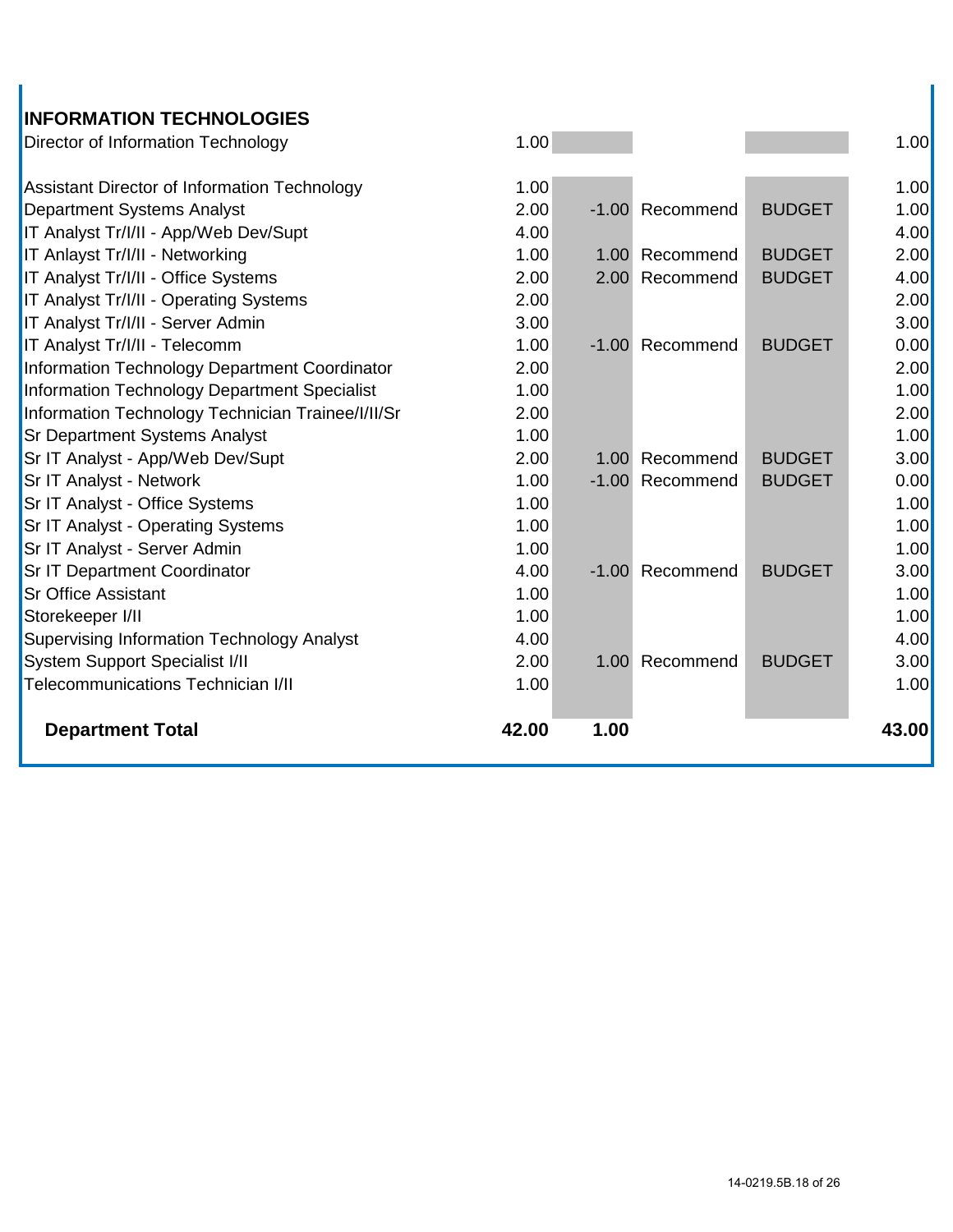| LIBRARY                                      |       |      |                 |               |       |
|----------------------------------------------|-------|------|-----------------|---------------|-------|
| <b>Director of Library Services</b>          | 1.00  |      |                 |               | 1.00  |
|                                              |       |      |                 |               |       |
| Administrative Technician                    | 0.80  |      |                 |               | 0.80  |
| Custodian                                    | 0.05  |      |                 |               | 0.05  |
| <b>Early Childhood Literacy Specialist</b>   | 4.00  |      |                 |               | 4.00  |
| <b>Fiscal Assistant I/II</b>                 | 0.50  |      |                 |               | 0.50  |
| Information Technology Department Specialist | 1.00  |      |                 |               | 1.00  |
| Librarian I/II                               | 3.50  |      |                 |               | 3.50  |
| Library Assistant I/II                       | 13.10 |      |                 |               | 13.10 |
| <b>Library Circulation Supervisor</b>        | 2.00  |      | -1.00 Recommend | <b>BUDGET</b> | 1.00  |
| <b>Library Systems Technician</b>            | 1.00  |      |                 |               | 1.00  |
| Museum Administrator                         | 1.00  |      |                 |               | 1.00  |
| <b>Office Assistant I/II</b>                 | 2.00  |      | -0.20 Recommend | <b>BUDGET</b> | 1.80  |
| <b>Sr Library Assistant</b>                  | 3.90  |      | 2.00 Recommend  | <b>BUDGET</b> | 5.90  |
| Supervising Librarian                        | 3.00  |      |                 |               | 3.00  |
| <b>Supervising Library Assistant</b>         | 1.80  |      | -0.80 Recommend | <b>BUDGET</b> | 1.00  |
|                                              |       |      |                 |               |       |
| <b>Department Total</b>                      | 38.65 | 0.00 |                 |               | 38.65 |
|                                              |       |      |                 |               |       |

I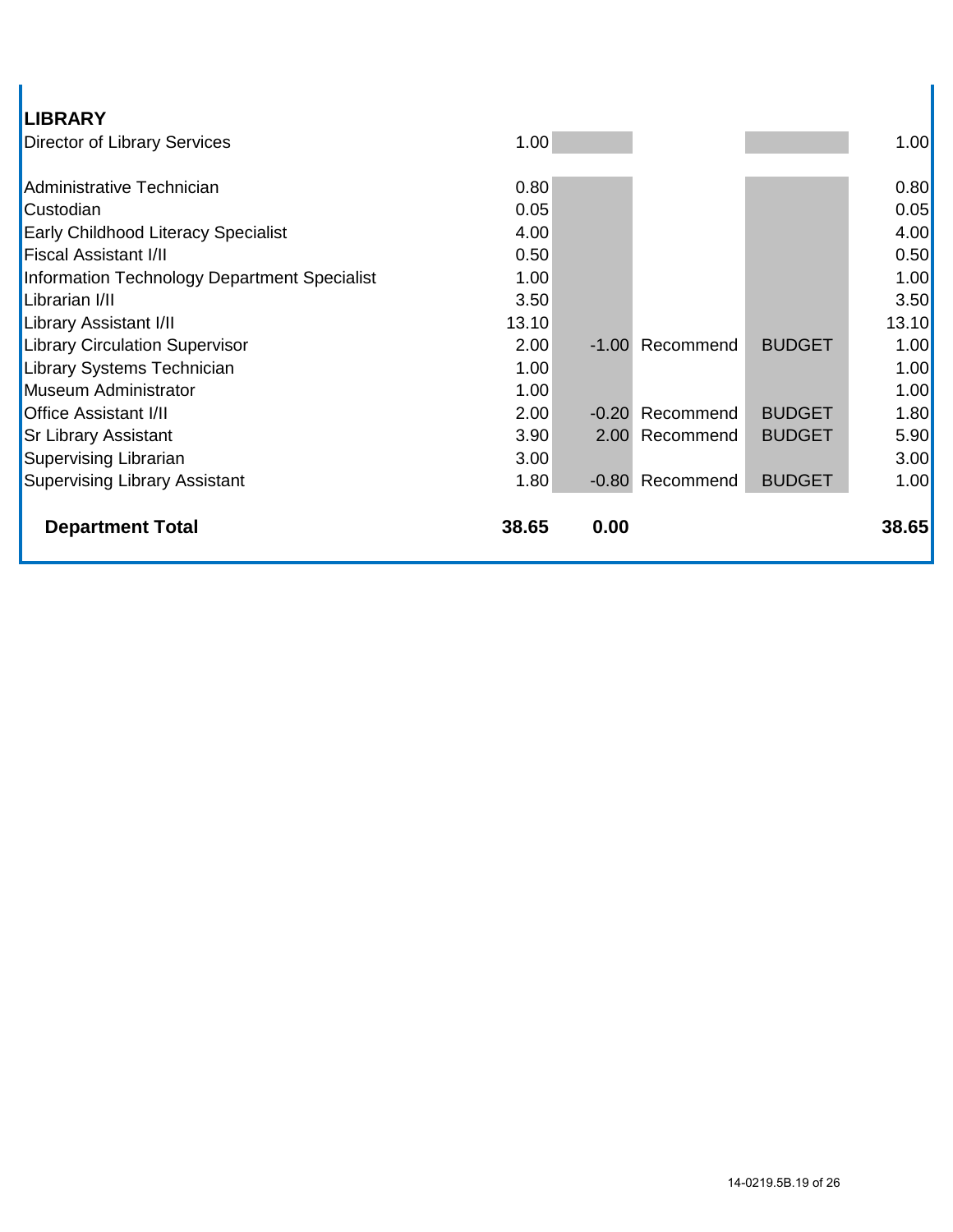| <b>PROBATION</b>                                    |        |      |        |
|-----------------------------------------------------|--------|------|--------|
| <b>Chief Probation Officer</b>                      | 1.00   |      | 1.00   |
| <b>Accountant I/II</b>                              | 1.00   |      | 1.00   |
| <b>Administrative Secretary</b>                     | 2.00   |      | 2.00   |
| Administrative Technician                           | 1.00   |      | 1.00   |
| <b>Assistant Chief Probation Officer</b>            | 1.00   |      | 1.00   |
| Assistant Superintendant - Institutions             | 2.00   |      | 2.00   |
| <b>Chief Fiscal Officer</b>                         | 1.00   |      | 1.00   |
| <b>Correctional Cook</b>                            | 4.00   |      | 4.00   |
| <b>Correctional Food Services Supervisor</b>        | 2.00   |      | 2.00   |
| <b>Department Analyst I/II</b>                      | 1.00   |      | 1.00   |
| Deputy Chief Probation Officer                      | 3.00   |      | 3.00   |
| Deputy Probation Officer I/II                       | 32.00  |      | 32.00  |
| Deputy Probation Officer I/II - Institutions        | 31.00  |      | 31.00  |
| <b>Fiscal Technician</b>                            | 2.00   |      | 2.00   |
| Legal Office Assistant I/II                         | 1.50   |      | 1.50   |
| <b>Legal Secretarial Services Supervisor</b>        | 2.00   |      | 2.00   |
| <b>Legal Secretary I/II</b>                         | 1.00   |      | 1.00   |
| Mental Health Program Coordinator II                | 1.00   |      | 1.00   |
| <b>Sr Department Analyst</b>                        | 1.00   |      | 1.00   |
| <b>Sr Deputy Probation Officer</b>                  | 10.00  |      | 10.00  |
| <b>Sr Deputy Probation Officer - Institutions</b>   | 8.00   |      | 8.00   |
| Sr Information Technology Department Coordinator    | 1.00   |      | 1.00   |
| <b>Sr Legal Secretary</b>                           | 4.50   |      | 4.50   |
| <b>Sr Office Assistant</b>                          | 1.00   |      | 1.00   |
| <b>Supervising Deputy Probation Officer</b>         | 8.00   |      | 8.00   |
| Supervising Deputy Probation Officer - Institutions | 8.00   |      | 8.00   |
| <b>Department Total</b>                             | 131.00 | 0.00 | 131.00 |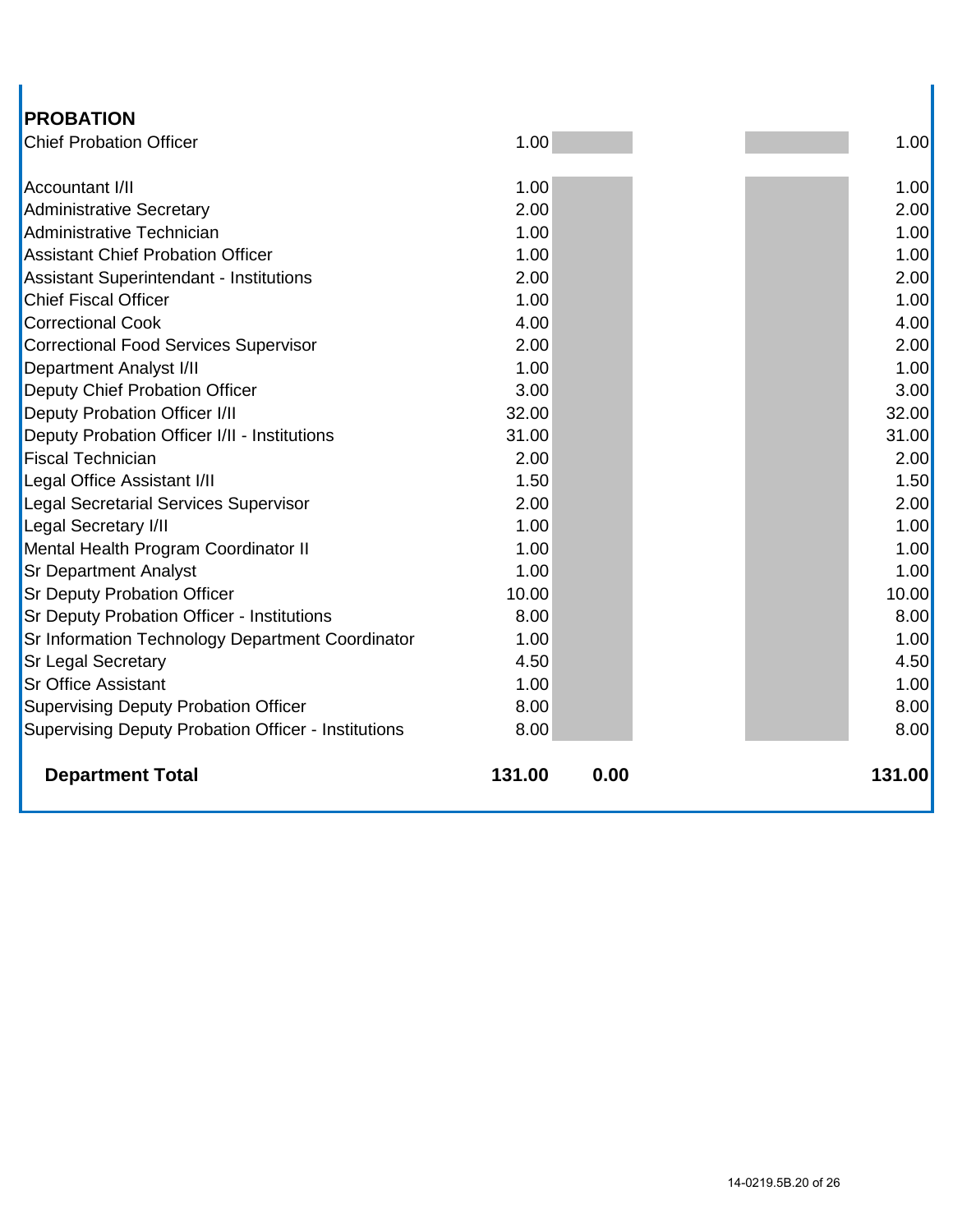| <b>PUBLIC DEFENDER</b>                 |       |      |                 |               |       |
|----------------------------------------|-------|------|-----------------|---------------|-------|
| <b>Public Defender</b>                 | 1.00  |      |                 |               | 1.00  |
| Administrative Services Officer        | 1.00  |      |                 |               | 1.00  |
| <b>Assistant Public Defender</b>       | 1.00  |      |                 |               | 1.00  |
| <b>Chief Assistant Public Defender</b> | 1.00  |      |                 |               | 1.00  |
| Deputy Public Defender I-IV            | 11.00 |      |                 |               | 11.00 |
| Investigator (Public Defender)         | 1.00  |      |                 |               | 1.00  |
| Legal Office Assistant I/II            | 2.00  |      |                 |               | 2.00  |
| Legal Secretary I/II                   | 2.00  | 1.00 | Recommend       | <b>BUDGET</b> | 3.00  |
| Sr Investigator (Public Defender)      | 0.00  | 1.00 | Recommend       | <b>BUDGET</b> | 1.00  |
| <b>Sr Legal Secretary</b>              | 1.00  |      | -1.00 Recommend | <b>BUDGET</b> | 0.00  |
| <b>Department Total</b>                | 21.00 | 1.00 |                 |               | 22.00 |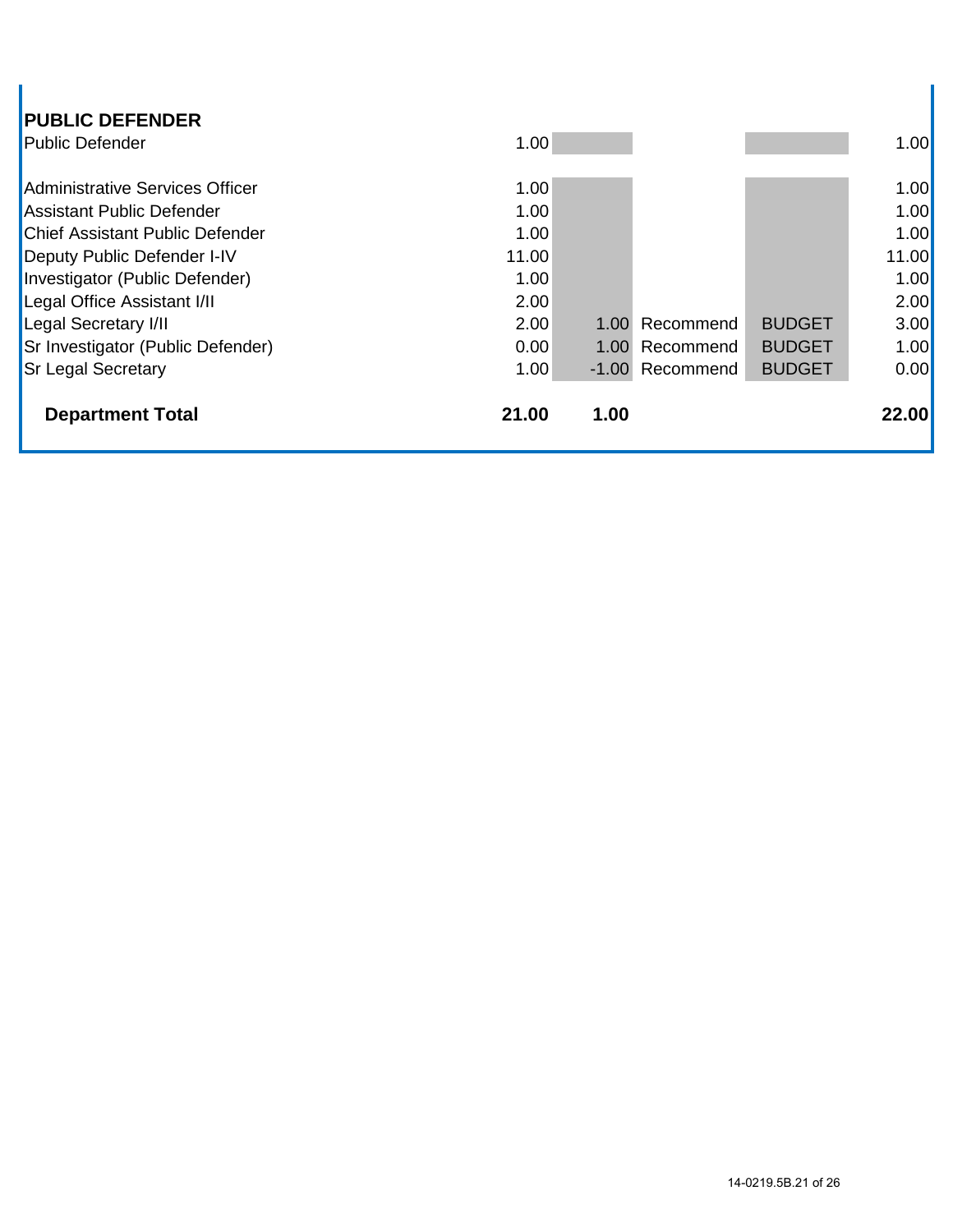| <b>RECORDER CLERK</b><br><b>County Recorder/Clerk</b> | 1.00  |      |                 |               | 1.00  |
|-------------------------------------------------------|-------|------|-----------------|---------------|-------|
|                                                       |       |      |                 |               |       |
| <b>Assistant County Recorder</b>                      | 1.00  |      |                 |               | 1.00  |
| <b>Fiscal Assistant I/II</b>                          | 1.00  |      |                 |               | 1.00  |
| Microfilm/Imaging Technician I/II                     | 2.00  |      |                 |               | 2.00  |
| Recordable Document Examiner/Indexer I/II             | 8.00  |      |                 |               | 8.00  |
| Recorder-Clerk Services Supervisor                    | 1.00  |      |                 |               | 1.00  |
| Sr Recordable Document Examiner/Indexer               | 2.00  |      |                 |               | 2.00  |
|                                                       |       |      |                 |               |       |
| <b>Division Total</b>                                 | 16.00 | 0.00 |                 |               | 16.00 |
| <b>Elections</b>                                      |       |      |                 |               |       |
| Administrative Technician                             | 1.00  |      |                 |               | 1.00  |
| <b>Assistant Registrar of Voters</b>                  | 1.00  |      |                 |               | 1.00  |
| Elections Technician I/II                             | 1.50  |      | 1.00 Recommend  | <b>BUDGET</b> | 2.50  |
| Information Technology Department Coordinator         | 1.00  |      |                 |               | 1.00  |
| Information Technology Department Specialist          | 1.00  |      |                 |               | 1.00  |
| <b>Precinct Planning Specialist</b>                   | 1.00  |      |                 |               | 1.00  |
| <b>Sr Elections Technician</b>                        | 1.00  |      | -1.00 Recommend | <b>BUDGET</b> | 0.00  |
| <b>Division Total</b>                                 | 7.50  | 0.00 |                 |               | 7.50  |
|                                                       |       |      |                 |               |       |
| <b>Department Total</b>                               | 23.50 | 0.00 |                 |               | 23.50 |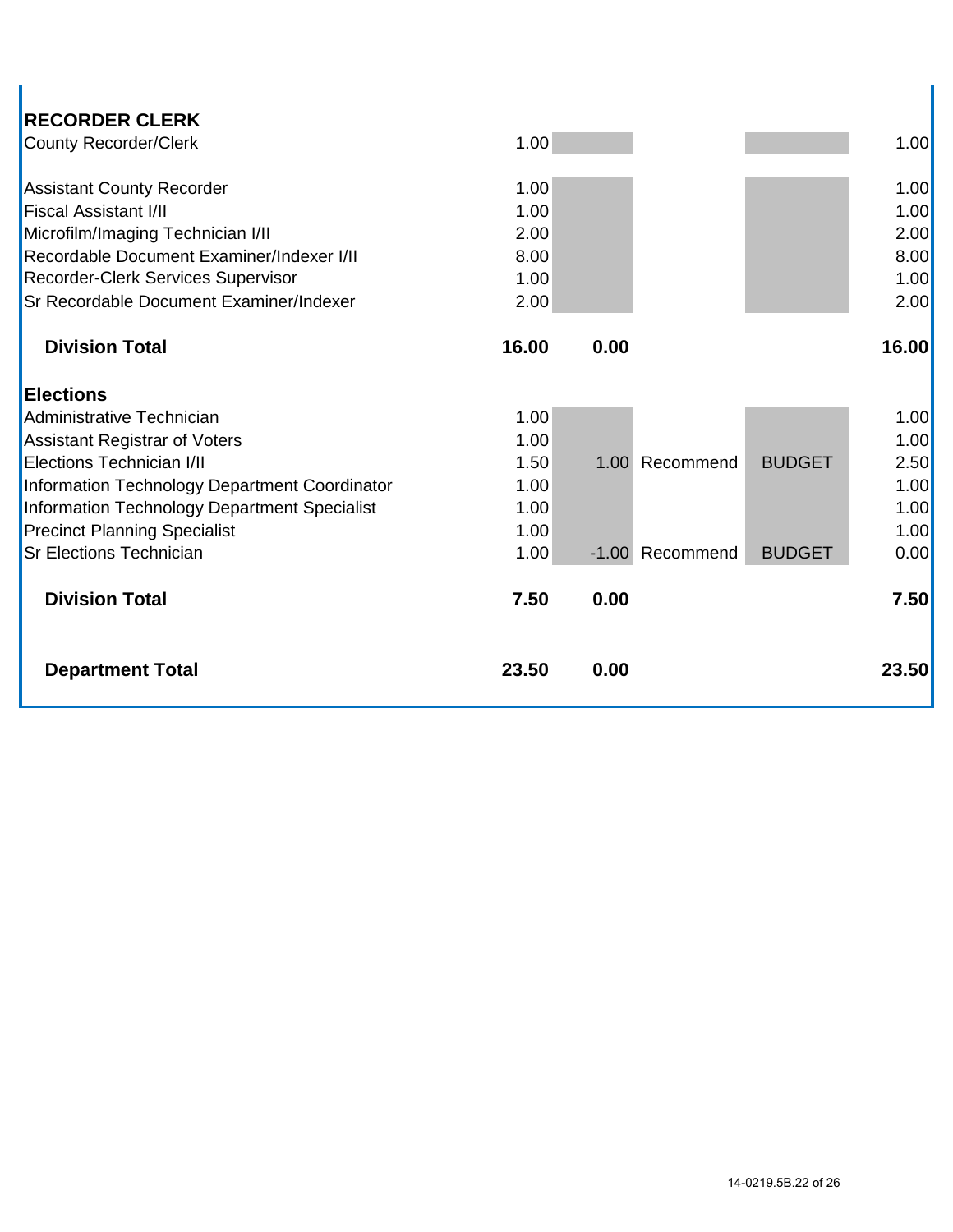| <b>SHERIFF</b>                               |        |         |           |               |        |
|----------------------------------------------|--------|---------|-----------|---------------|--------|
| Sheriff/Public Administrator/Coroner         | 1.00   |         |           |               | 1.00   |
| Undersheriff                                 | 1.00   |         |           |               | 1.00   |
| Administrative Technician                    | 1.00   | 1.00    | Recommend | <b>BUDGET</b> | 2.00   |
| <b>Assistant Public Administrator</b>        | 1.00   |         |           |               | 1.00   |
| <b>Chief Fiscal Officer</b>                  | 1.00   |         |           |               | 1.00   |
| <b>Community Services Officer</b>            | 6.00   |         |           |               | 6.00   |
| <b>Correctional Cook</b>                     | 6.00   |         |           |               | 6.00   |
| <b>Correctional Food Services Supervisor</b> | 2.00   |         |           |               | 2.00   |
| <b>Correctional Lieutenant</b>               | 2.00   |         |           |               | 2.00   |
| <b>Correctional Officer I/II</b>             | 85.00  |         |           |               | 85.00  |
| <b>Correctional Sergeant</b>                 | 11.00  |         |           |               | 11.00  |
| <b>Crime Analyst</b>                         | 1.00   |         |           |               | 1.00   |
| <b>Department Analyst I/II</b>               | 2.00   |         |           |               | 2.00   |
| <b>Department Systems Analyst</b>            | 5.00   |         |           |               | 5.00   |
| Deputy Sheriff I/II                          | 128.00 |         |           |               | 128.00 |
| <b>Detention Aide</b>                        | 4.00   |         |           |               | 4.00   |
| <b>Executive Secretary-Law and Justice</b>   | 1.00   |         |           |               | 1.00   |
| Personnel Technician                         | 1.00   |         |           |               | 1.00   |
| Property/Evidence Technician                 | 3.00   |         |           |               | 3.00   |
| Public Safety Dispatcher I/II                | 15.00  |         |           |               | 15.00  |
| Radio Maintenance Technician                 | 3.00   | $-1.00$ | Recommend | <b>BUDGET</b> | 2.00   |
| Sheriff's Captain                            | 3.00   |         |           |               | 3.00   |
| <b>Sheriff's Communication Manager</b>       | 1.00   |         |           |               | 1.00   |
| <b>Sheriff's Fiscal Technician</b>           | 4.00   | $-1.00$ | Recommend | <b>BUDGET</b> | 3.00   |
| Sheriff's Lieutenant                         | 7.00   |         |           |               | 7.00   |
| <b>Sheriff's Records Supervisor</b>          | 1.00   |         |           |               | 1.00   |
| <b>Sheriff's Security Officer</b>            | 9.00   |         |           |               | 9.00   |
| <b>Sheriff's Sergeant</b>                    | 24.00  |         |           |               | 24.00  |
| <b>Sheriff's Support Services Manager</b>    | 1.00   |         |           |               | 1.00   |
| Sheriff's Technician I/II                    | 24.00  |         |           |               | 24.00  |
| <b>Sheriff's Training Coordinator</b>        | 1.00   |         |           |               | 1.00   |
| <b>Sr Department Analyst</b>                 | 1.00   |         |           |               | 1.00   |
| Sr Property/Evidence Technician              | 1.00   |         |           |               | 1.00   |
| Sr Public Safety Dispatcher                  | 5.00   |         |           |               | 5.00   |
| Sr Sheriff's Technician                      | 5.00   |         |           |               | 5.00   |
| <b>Supervising Public Safety Dispatcher</b>  | 4.00   |         |           |               | 4.00   |
| Work Program Officer                         | 1.00   |         |           |               | 1.00   |
| <b>Department Total</b>                      | 372.00 | $-1.00$ |           |               | 371.00 |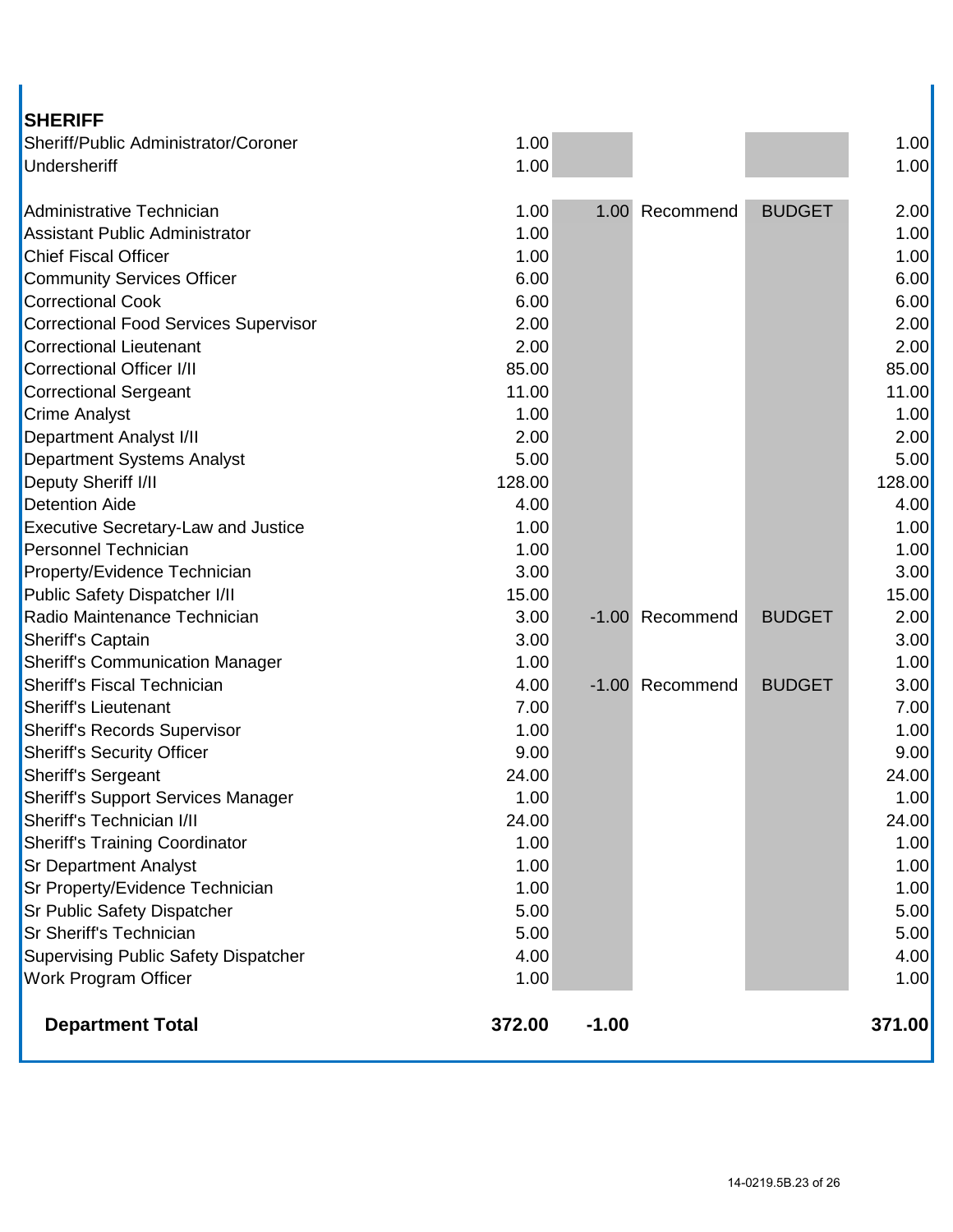| <b>SURVEYOR</b><br>Surveyor  | 1.00  |      | 1.00  |
|------------------------------|-------|------|-------|
| Assistant in Land Surveying  | 1.00  |      | 1.00  |
| Deputy Surveyor              | 1.00  |      | 1.00  |
| <b>GIS Analyst I/II</b>      | 5.00  |      | 5.00  |
| Manager of GIS               | 1.00  |      | 1.00  |
| <b>Office Assistant I/II</b> | 1.00  |      | 1.00  |
| <b>Sr GIS Analyst</b>        | 1.00  |      | 1.00  |
| Surveyor's Technician I/II   | 1.00  |      | 1.00  |
| <b>Department Total</b>      | 12.00 | 0.00 | 12.00 |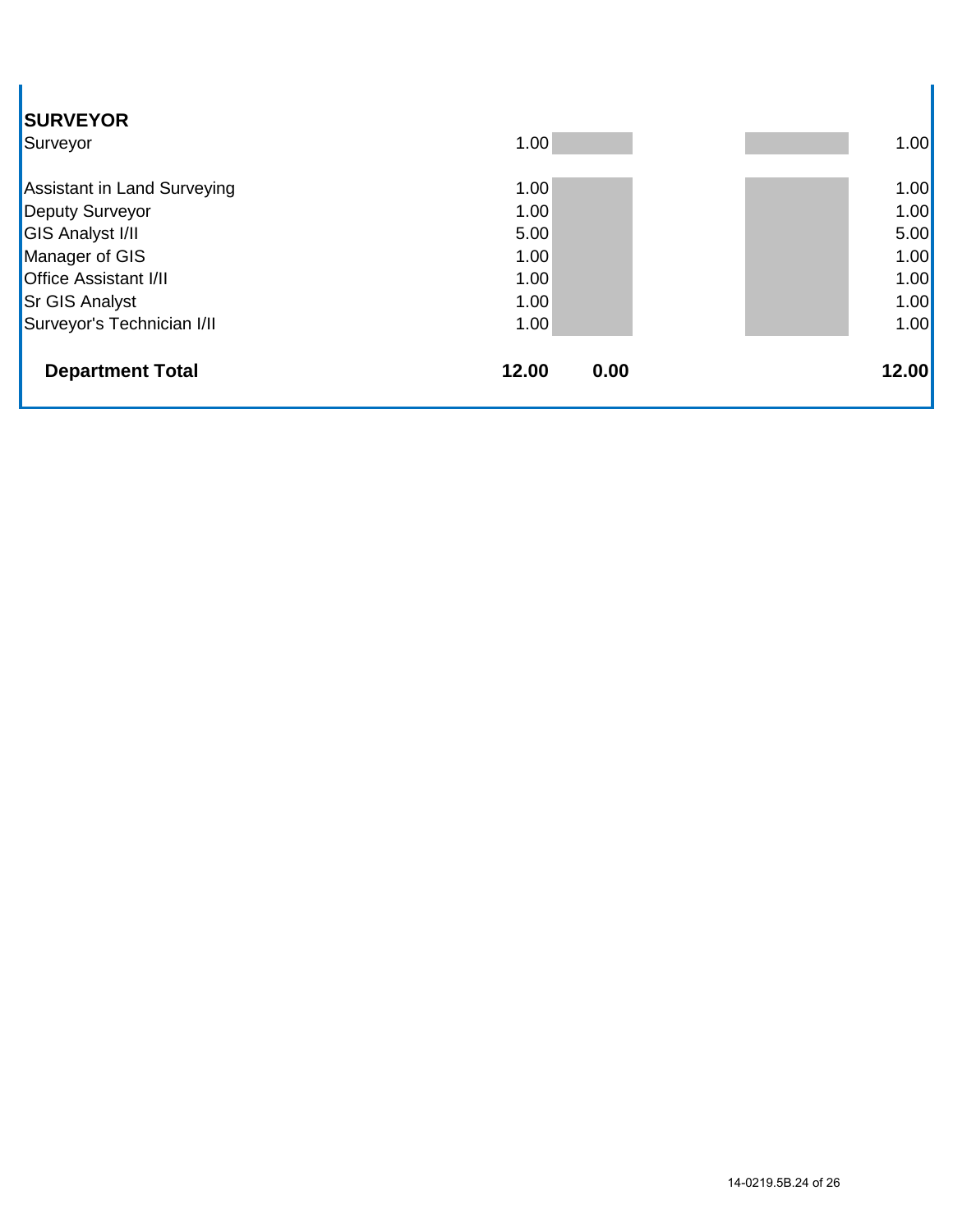# **TREASURER-TAX COLLECTOR**

| Treasurer/Tax Collector                                 | 1.00  |      |           |               | 1.00  |
|---------------------------------------------------------|-------|------|-----------|---------------|-------|
| <b>Accountant I/II</b>                                  | 1.00  |      |           |               | 1.00  |
| Accountant/Auditor                                      | 1.00  |      |           |               | 1.00  |
| Accounting Division Manager (TTC)                       | 2.00  |      |           |               | 2.00  |
| <b>Assistant Treasurer/Tax Collector</b>                | 1.00  |      |           |               | 1.00  |
| <b>Executive Secretary</b>                              | 1.00  |      |           |               | 1.00  |
| <b>Fiscal Assistant I/II</b>                            | 1.00  |      |           |               | 1.00  |
| <b>Fiscal Technician</b>                                | 6.00  |      |           |               | 6.00  |
| Information Technology Departmental Specialist          | 1.00  |      |           |               | 1.00  |
| <b>Sr Accountant - Limited Term</b>                     | 0.00  | 1.00 | Recommend | <b>BUDGET</b> | 1.00  |
| <b>Sr Fiscal Assistant</b>                              | 2.00  |      |           |               | 2.00  |
| <b>Sr Information Technology Department Coordinator</b> | 1.00  |      |           |               | 1.00  |
| <b>Treasury Quantitative Specialist</b>                 | 1.00  |      |           |               | 1.00  |
| <b>Department Total</b>                                 | 19.00 | 1.00 | 0.00      | 0.00          | 20.00 |